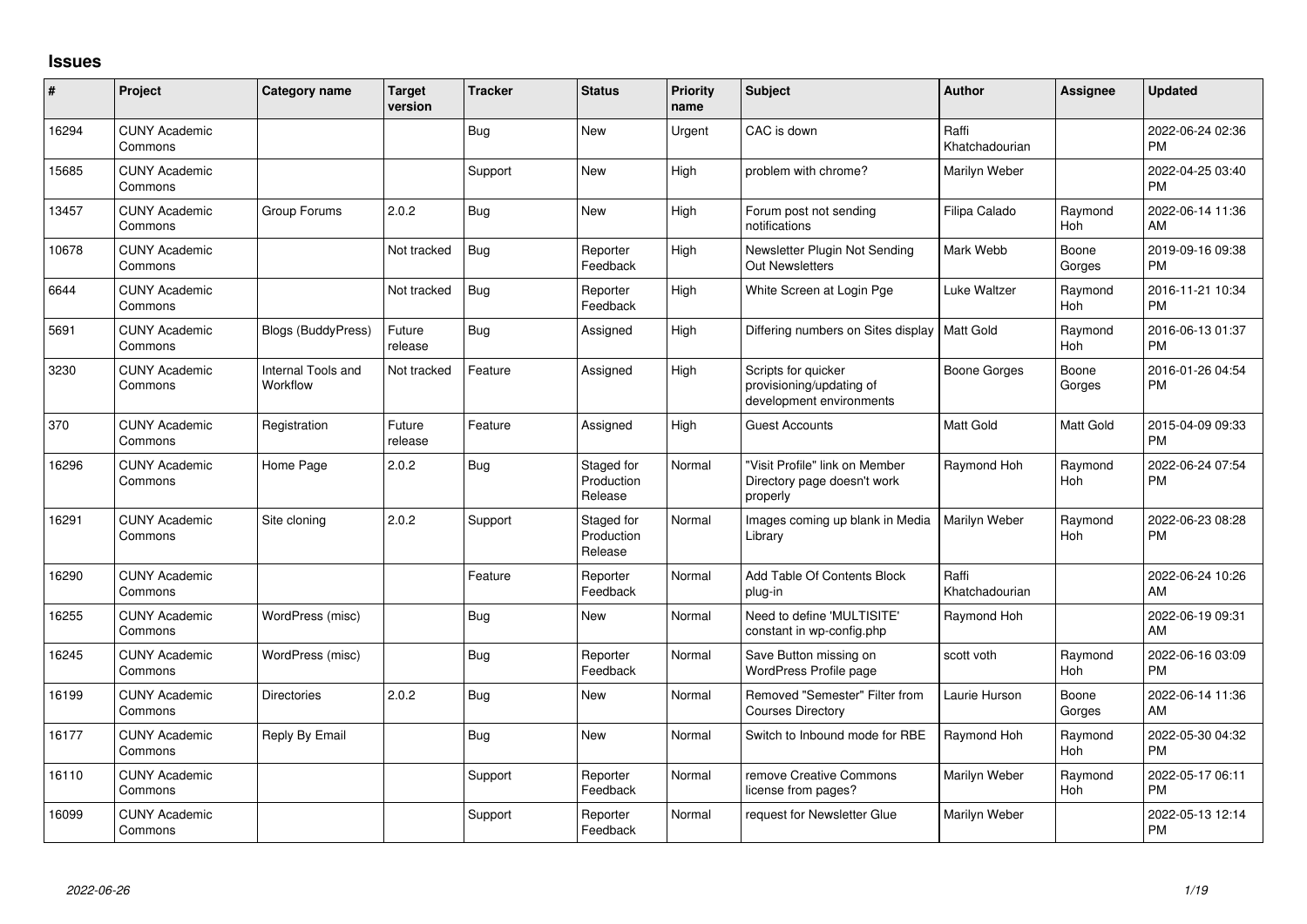| #     | Project                         | <b>Category name</b>           | <b>Target</b><br>version | <b>Tracker</b> | <b>Status</b>        | <b>Priority</b><br>name | <b>Subject</b>                                                    | Author                  | <b>Assignee</b>       | <b>Updated</b>                |
|-------|---------------------------------|--------------------------------|--------------------------|----------------|----------------------|-------------------------|-------------------------------------------------------------------|-------------------------|-----------------------|-------------------------------|
| 16092 | <b>CUNY Academic</b><br>Commons |                                | Future<br>release        | Feature        | Hold                 | Normal                  | Don't show main site in Site<br>search results                    | <b>Boone Gorges</b>     | Boone<br>Gorges       | 2022-05-17 03:12<br><b>PM</b> |
| 15978 | <b>CUNY Academic</b><br>Commons | WordPress - Media              | 2.0.2                    | Support        | Reporter<br>Feedback | Normal                  | .tex files?                                                       | Marilyn Weber           | Raymond<br><b>Hoh</b> | 2022-06-14 11:36<br>AM        |
| 15923 | <b>CUNY Academic</b><br>Commons |                                | Not tracked              | Feature        | Reporter<br>Feedback | Normal                  | <b>Bellows Plugin Adjustments</b>                                 | Laurie Hurson           |                       | 2022-04-20 10:10<br>AM        |
| 15883 | <b>CUNY Academic</b><br>Commons |                                | 2.1.0                    | Feature        | <b>New</b>           | Normal                  | Release BPGES update                                              | Boone Gorges            | Boone<br>Gorges       | 2022-05-26 10:39<br>AM        |
| 15816 | <b>CUNY Academic</b><br>Commons |                                | Not tracked              | Support        | <b>New</b>           | Normal                  | slow loading at SPS                                               | Marilyn Weber           |                       | 2022-04-05 01:26<br><b>PM</b> |
| 15767 | <b>CUNY Academic</b><br>Commons | WordPress (misc)               |                          | Support        | New                  | Normal                  | Site loading slowly                                               | scott voth              | Boone<br>Gorges       | 2022-04-04 08:56<br><b>PM</b> |
| 15757 | <b>CUNY Academic</b><br>Commons |                                |                          | <b>Bug</b>     | <b>New</b>           | Normal                  | Members # do not match                                            | Laurie Hurson           |                       | 2022-03-30 04:52<br><b>PM</b> |
| 15655 | <b>CUNY Academic</b><br>Commons |                                | 2.0.2                    | Support        | Reporter<br>Feedback | Normal                  | Event Aggregator plugin?                                          | Marilyn Weber           |                       | 2022-06-14 11:36<br>AM        |
| 15613 | <b>CUNY Academic</b><br>Commons |                                | 2.0.2                    | Feature        | Reporter<br>Feedback | Normal                  | Adding "Passster" plugin                                          | Laurie Hurson           |                       | 2022-06-14 11:36<br>AM        |
| 15604 | <b>CUNY Academic</b><br>Commons | <b>Email Notifications</b>     | Future<br>release        | Feature        | Assigned             | Normal                  | Restructure Commons Group<br>Digest Email Messages                | Matt Gold               | Boone<br>Gorges       | 2022-05-26 10:45<br>AM        |
| 15565 | <b>CUNY Academic</b><br>Commons |                                |                          | Support        | <b>New</b>           | Normal                  | Events - send updates to an emai<br>listserv                      | Marilyn Weber           |                       | 2022-03-10 01:06<br><b>PM</b> |
| 15516 | <b>CUNY Academic</b><br>Commons | <b>WordPress Plugins</b>       |                          | Bug            | Reporter<br>Feedback | Normal                  | Can't publish or save draft of post<br>on wordpress.com           | Raffi<br>Khatchadourian | Raymond<br>Hoh        | 2022-03-02 05:52<br><b>PM</b> |
| 15370 | <b>CUNY Academic</b><br>Commons |                                |                          | Support        | Reporter<br>Feedback | Normal                  | All-in-One Event Calendar?                                        | Marilyn Weber           |                       | 2022-02-17 11:03<br>AM        |
| 15260 | <b>CUNY Academic</b><br>Commons |                                |                          | Support        | Reporter<br>Feedback | Normal                  | Diacritical markings   European<br><b>Stages</b>                  | Marilyn Weber           |                       | 2022-02-04 08:16<br>AM        |
| 15242 | <b>CUNY Academic</b><br>Commons | Performance                    | Not tracked              | Bug            | Reporter<br>Feedback | Normal                  | Slugist site                                                      | Raffi<br>Khatchadourian | Boone<br>Gorges       | 2022-02-07 11:14<br>AM        |
| 15210 | <b>CUNY Academic</b><br>Commons | Analytics                      | Not tracked              | Design/UX      | <b>New</b>           | Normal                  | Google Analytics improvements                                     | Colin McDonald          | Boone<br>Gorges       | 2022-05-24 10:47<br>AM        |
| 15194 | <b>CUNY Academic</b><br>Commons | Internal Tools and<br>Workflow | 2.1.0                    | Feature        | <b>New</b>           | Normal                  | PHPCS sniff for un-restored<br>switch_to_blog() calls             | <b>Boone Gorges</b>     | Jeremy Felt           | 2022-05-26 10:45<br>AM        |
| 15176 | <b>CUNY Academic</b><br>Commons |                                | Not tracked              | Support        | Reporter<br>Feedback | Normal                  | Archiving Q Writing & Old<br>Wordpress Sites on the Commons       | Laurie Hurson           |                       | 2022-02-08 10:28<br>AM        |
| 15169 | <b>CUNY Academic</b><br>Commons |                                | 2.0.2                    | Support        | Reporter<br>Feedback | Normal                  | new Prelude website zipfiles for<br>custom theme and other files. | Marilyn Weber           |                       | 2022-06-14 11:36<br>AM        |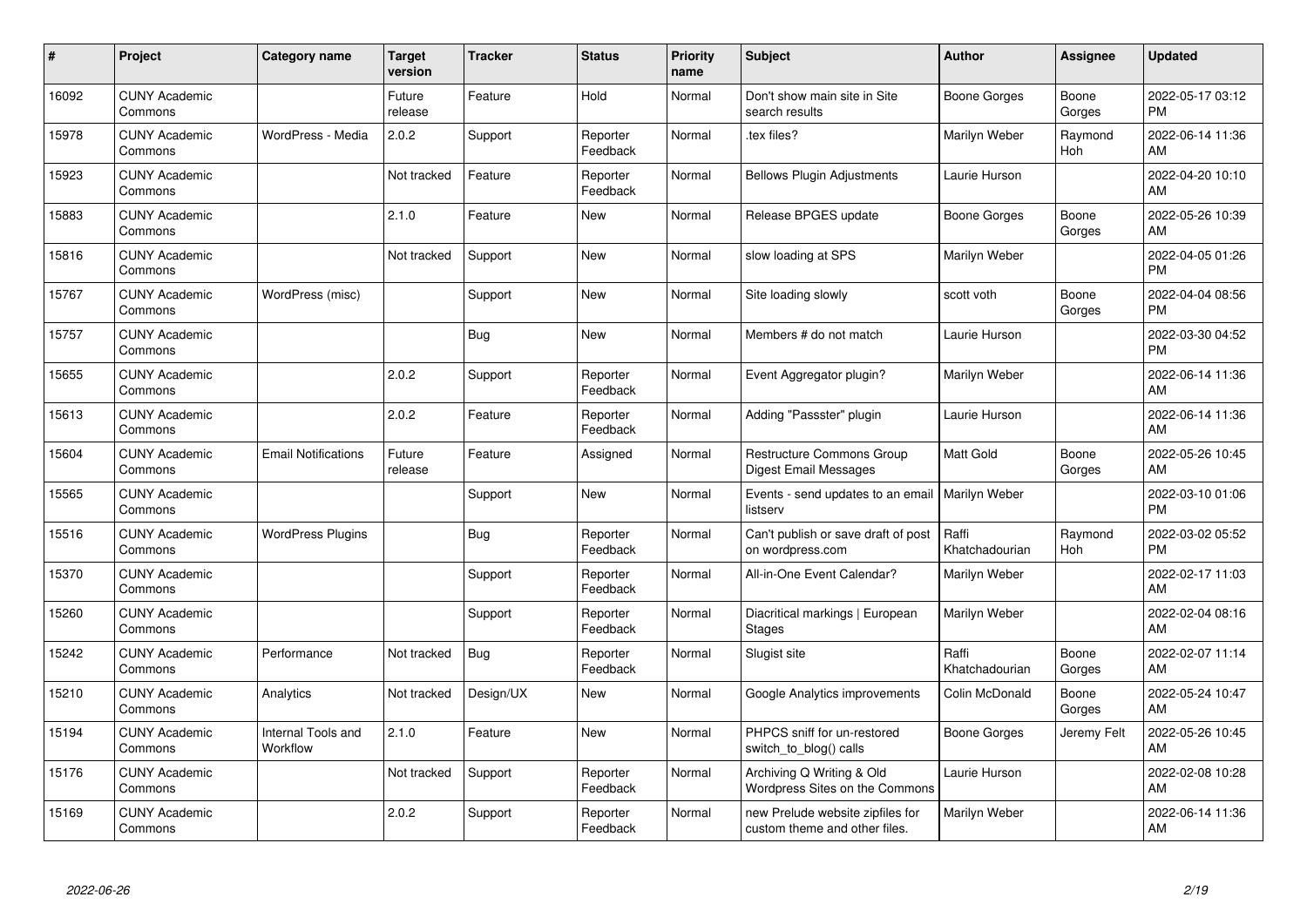| #     | Project                         | <b>Category name</b>     | <b>Target</b><br>version | <b>Tracker</b> | <b>Status</b>        | <b>Priority</b><br>name | <b>Subject</b>                                                       | <b>Author</b>           | <b>Assignee</b>       | <b>Updated</b>                |
|-------|---------------------------------|--------------------------|--------------------------|----------------|----------------------|-------------------------|----------------------------------------------------------------------|-------------------------|-----------------------|-------------------------------|
| 15045 | <b>CUNY Academic</b><br>Commons |                          |                          | Support        | <b>New</b>           | Normal                  | no result for KCeL in the search<br>box on the commons               | Marilyn Weber           |                       | 2021-12-10 11:29<br>AM        |
| 14994 | <b>CUNY Academic</b><br>Commons | cdev.gc.cuny.edu         | Not tracked              | Support        | In Progress          | Normal                  | Clear Cache on CDEV                                                  | scott voth              | Raymond<br><b>Hoh</b> | 2021-12-07 03:51<br><b>PM</b> |
| 14987 | <b>CUNY Academic</b><br>Commons | <b>WordPress Plugins</b> | Future<br>release        | Bug            | <b>New</b>           | Normal                  | Elementor update causes<br>database freeze-up                        | <b>Boone Gorges</b>     | Boone<br>Gorges       | 2021-11-29 12:02<br><b>PM</b> |
| 14983 | <b>CUNY Academic</b><br>Commons | WordPress (misc)         | Not tracked              | Support        | Reporter<br>Feedback | Normal                  | 'Read More" tag not working                                          | Rebecca Krisel          | Raymond<br>Hoh        | 2021-11-23 01:17<br><b>PM</b> |
| 14940 | <b>CUNY Academic</b><br>Commons |                          |                          | <b>Bug</b>     | <b>New</b>           | Normal                  | Discrepancy between Commons<br>profile "sites" and actual # of sites | Laurie Hurson           |                       | 2021-11-08 11:09<br>AM        |
| 14936 | <b>CUNY Academic</b><br>Commons |                          |                          | <b>Bug</b>     | <b>New</b>           | Normal                  | Commons websites blocked by<br>SPS campus network                    | Laurie Hurson           |                       | 2021-11-03 03:57<br><b>PM</b> |
| 14911 | <b>CUNY Academic</b><br>Commons | <b>WordPress Themes</b>  | Not tracked              | Support        | <b>New</b>           | Normal                  | Twentytwentyone theme                                                | Marilyn Weber           |                       | 2021-10-28 10:37<br>AM        |
| 14908 | <b>CUNY Academic</b><br>Commons | Performance              |                          | <b>Bug</b>     | <b>New</b>           | Normal                  | Stale object cache on cdev                                           | Raymond Hoh             | Boone<br>Gorges       | 2021-12-07 09:45<br>AM        |
| 14900 | <b>CUNY Academic</b><br>Commons |                          | Not tracked              | Support        | Reporter<br>Feedback | Normal                  | previous theme?                                                      | Marilyn Weber           |                       | 2021-10-25 10:31<br>AM        |
| 14842 | <b>CUNY Academic</b><br>Commons |                          | Not tracked              | Support        | Reporter<br>Feedback | Normal                  | Question about widgets and block<br>editor                           | Gina Cherry             |                       | 2021-10-06 03:01<br><b>PM</b> |
| 14792 | <b>CUNY Academic</b><br>Commons |                          |                          | <b>Bug</b>     | <b>New</b>           | Normal                  | Inconsistent email notifications<br>from gravity forms               | Raffi<br>Khatchadourian |                       | 2021-10-04 01:50<br><b>PM</b> |
| 14787 | <b>CUNY Academic</b><br>Commons | <b>Plugin Packages</b>   | Future<br>release        | Feature        | <b>New</b>           | Normal                  | Creating a "Design" plugin<br>package                                | Laurie Hurson           | scott voth            | 2022-04-27 04:56<br><b>PM</b> |
| 14784 | <b>CUNY Academic</b><br>Commons |                          |                          | Support        | Reporter<br>Feedback | Normal                  | User report of logo problem when<br>using Customizer theme           | Marilyn Weber           |                       | 2021-09-17 10:25<br>AM        |
| 14629 | <b>CUNY Academic</b><br>Commons |                          | Not tracked              | Bug            | Reporter<br>Feedback | Normal                  | Possible Post Order Bug?                                             | <b>Syelle Graves</b>    |                       | 2021-09-14 10:47<br>AM        |
| 14538 | <b>CUNY Academic</b><br>Commons |                          | Not tracked              | Support        | Reporter<br>Feedback | Normal                  | <b>Weebly To Commons</b>                                             | Laurie Hurson           |                       | 2021-09-14 10:47<br>AM        |
| 14504 | <b>CUNY Academic</b><br>Commons |                          | Not tracked              | Publicity      | Reporter<br>Feedback | Normal                  | Adding showcases to home page<br>menu                                | Laurie Hurson           | Boone<br>Gorges       | 2022-01-19 03:26<br><b>PM</b> |
| 14496 | <b>CUNY Academic</b><br>Commons | Domain Mapping           | Future<br>release        | <b>Bug</b>     | New                  | Normal                  | Mapped domain SSO uses<br>third-party cookies                        | Raymond Hoh             | Raymond<br><b>Hoh</b> | 2021-05-24 04:03<br><b>PM</b> |
| 14483 | <b>CUNY Academic</b><br>Commons | WordPress - Media        | Not tracked              | <b>Bug</b>     | Reporter<br>Feedback | Normal                  | Wordpress PDF Embed Stopped<br>Working after JITP Media Clone        | <b>Patrick DeDauw</b>   | Boone<br>Gorges       | 2021-05-20 01:51<br><b>PM</b> |
| 14475 | <b>CUNY Academic</b><br>Commons |                          | Not tracked              | Publicity      | <b>New</b>           | Normal                  | OER Showcase Page                                                    | Laurie Hurson           | Laurie Hurson         | 2021-09-14 10:46<br>AM        |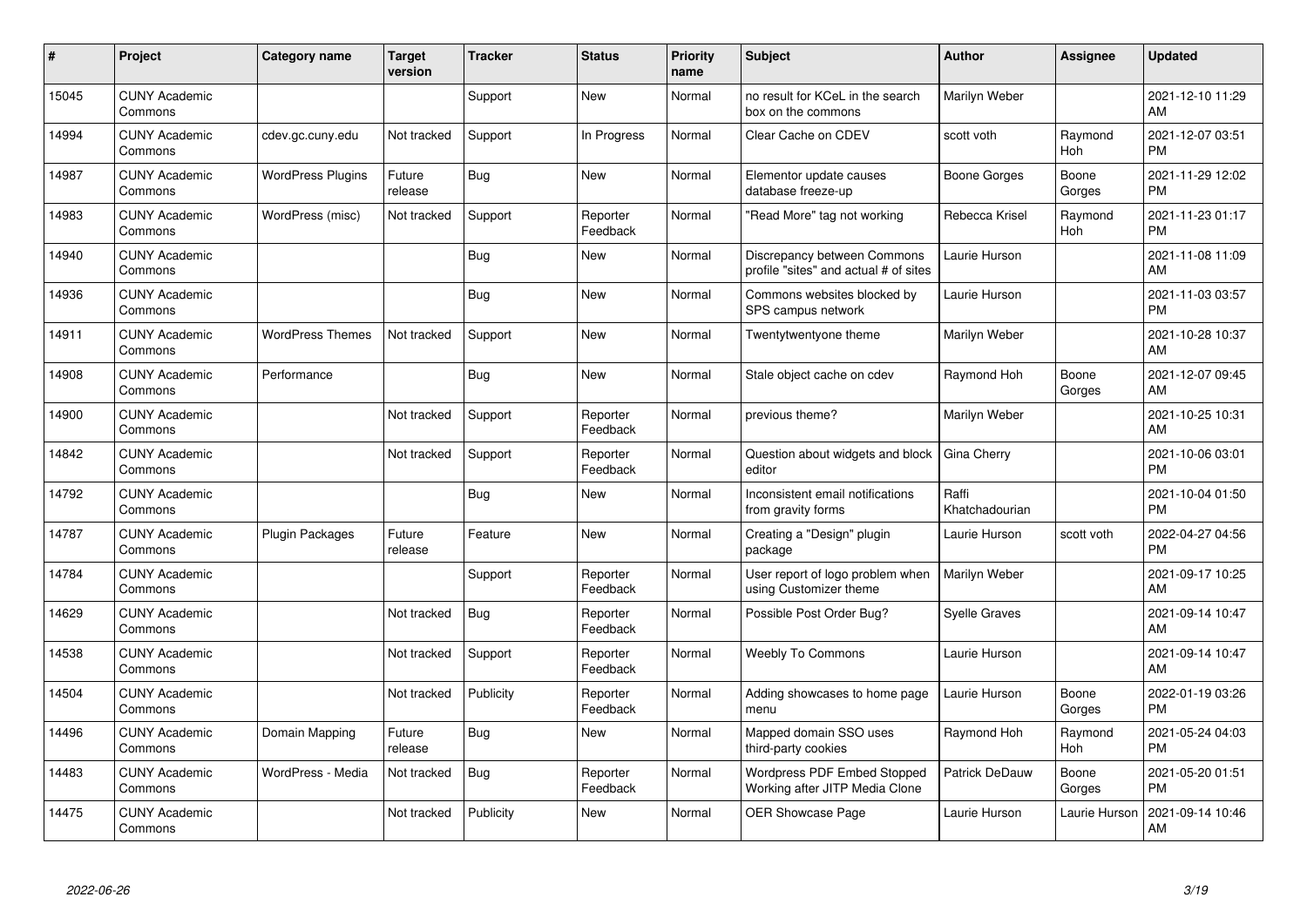| #     | Project                         | <b>Category name</b>           | Target<br>version | <b>Tracker</b> | <b>Status</b>        | <b>Priority</b><br>name | <b>Subject</b>                                                                                | <b>Author</b>       | Assignee        | <b>Updated</b>                |
|-------|---------------------------------|--------------------------------|-------------------|----------------|----------------------|-------------------------|-----------------------------------------------------------------------------------------------|---------------------|-----------------|-------------------------------|
| 14439 | <b>CUNY Academic</b><br>Commons | Spam/Spam<br>Prevention        | 2.0.2             | Support        | Assigned             | Normal                  | Aprroved comments held for<br>moderation                                                      | Laurie Hurson       | Raymond<br>Hoh  | 2022-06-14 11:36<br>AM        |
| 14398 | <b>CUNY Academic</b><br>Commons |                                | Not tracked       | Support        | Reporter<br>Feedback | Normal                  | Events plug-in notification<br>problem                                                        | Marilyn Weber       |                 | 2021-05-11 11:21<br>AM        |
| 14394 | <b>CUNY Academic</b><br>Commons |                                | Not tracked       | Feature        | New                  | Normal                  | Commons News Site - redesign                                                                  | scott voth          | scott voth      | 2021-09-14 10:46<br>AM        |
| 14309 | <b>CUNY Academic</b><br>Commons | Group Library                  | Future<br>release | Feature        | <b>New</b>           | Normal                  | Better handling of<br>bp_group_document file<br>download attempts when file is<br>not present | Boone Gorges        | Boone<br>Gorges | 2021-11-19 12:28<br><b>PM</b> |
| 14184 | <b>CUNY Academic</b><br>Commons | <b>Public Portfolio</b>        | Future<br>release | Feature        | <b>New</b>           | Normal                  | Centralized mechanism for storing<br>Campus affiliations                                      | <b>Boone Gorges</b> | Boone<br>Gorges | 2022-01-04 11:35<br>AM        |
| 14113 | <b>CUNY Academic</b><br>Commons | WordPress (misc)               | Future<br>release | Bug            | Hold                 | Normal                  | Block Editor Not Working on this<br>page - Json error                                         | scott voth          | Boone<br>Gorges | 2021-03-05 11:01<br>AM        |
| 14074 | <b>CUNY Academic</b><br>Commons | WordPress (misc)               | Not tracked       | Support        | Reporter<br>Feedback | Normal                  | page password protection<br>problem                                                           | Marilyn Weber       |                 | 2021-03-02 11:03<br>AM        |
| 13975 | <b>CUNY Academic</b><br>Commons | Social Paper                   | Not tracked       | Support        | Reporter<br>Feedback | Normal                  | can't approve comments on<br>Social Paper paper                                               | Marilyn Weber       |                 | 2021-02-12 09:33<br>AM        |
| 13949 | <b>CUNY Academic</b><br>Commons |                                | Not tracked       | <b>Bug</b>     | New                  | Normal                  | Continued debugging of runaway<br>MySQL connections                                           | Matt Gold           | Boone<br>Gorges | 2021-09-14 10:42<br>AM        |
| 13946 | <b>CUNY Academic</b><br>Commons | <b>WordPress Plugins</b>       | 2.1.0             | Support        | Assigned             | Normal                  | Custom Embed handler For<br>OneDrive files                                                    | scott voth          | Raymond<br>Hoh  | 2022-05-26 10:46<br>AM        |
| 13891 | <b>CUNY Academic</b><br>Commons | Internal Tools and<br>Workflow | 2.1.0             | Feature        | New                  | Normal                  | Migrate automated linting to<br>GitHub Actions                                                | <b>Boone Gorges</b> | Jeremy Felt     | 2022-05-26 10:45<br>AM        |
| 13835 | <b>CUNY Academic</b><br>Commons | WordPress (misc)               | Future<br>release | Feature        | New                  | Normal                  | Allow OneSearch widget to have<br>'CUNY' as campus                                            | <b>Boone Gorges</b> | Boone<br>Gorges | 2021-11-19 12:39<br>PM        |
| 13650 | <b>CUNY Academic</b><br>Commons | Group Library                  | Future<br>release | Feature        | <b>New</b>           | Normal                  | Forum Attachments in Group<br>Library                                                         | Laurie Hurson       |                 | 2021-11-19 12:30<br><b>PM</b> |
| 13466 | <b>CUNY Academic</b><br>Commons | Cavalcade                      | Future<br>release | Feature        | <b>New</b>           | Normal                  | Automated cleanup for duplicate<br>Cavalcade tasks                                            | <b>Boone Gorges</b> | Boone<br>Gorges | 2020-10-13 05:24<br><b>PM</b> |
| 13430 | <b>CUNY Academic</b><br>Commons | Reply By Email                 | Not tracked       | <b>Bug</b>     | New                  | Normal                  | Delay in RBE                                                                                  | Luke Waltzer        | Raymond<br>Hoh  | 2020-10-13 11:16<br>AM        |
| 13370 | <b>CUNY Academic</b><br>Commons | Group Library                  | Future<br>release | Feature        | New                  | Normal                  | Library bulk deletion and folder<br>editing                                                   | Colin McDonald      | Boone<br>Gorges | 2020-10-13 10:41<br>AM        |
| 13358 | <b>CUNY Academic</b><br>Commons | Group Forums                   | Future<br>release | Feature        | New                  | Normal                  | Improved UI for group forum<br>threading settings                                             | Boone Gorges        | Raymond<br>Hoh  | 2021-11-19 12:27<br><b>PM</b> |
| 13331 | <b>CUNY Academic</b><br>Commons | Site cloning                   | Future<br>release | <b>Bug</b>     | New                  | Normal                  | Combine Site Template and<br>Clone operations                                                 | Boone Gorges        | Jeremy Felt     | 2021-11-19 12:39<br>PM        |
| 13328 | <b>CUNY Academic</b><br>Commons | Group Forums                   | Not tracked       | Bug            | Reporter<br>Feedback | Normal                  | cross-posting in two related<br>groups                                                        | Marilyn Weber       | Raymond<br>Hoh  | 2020-09-15 10:39<br>PM        |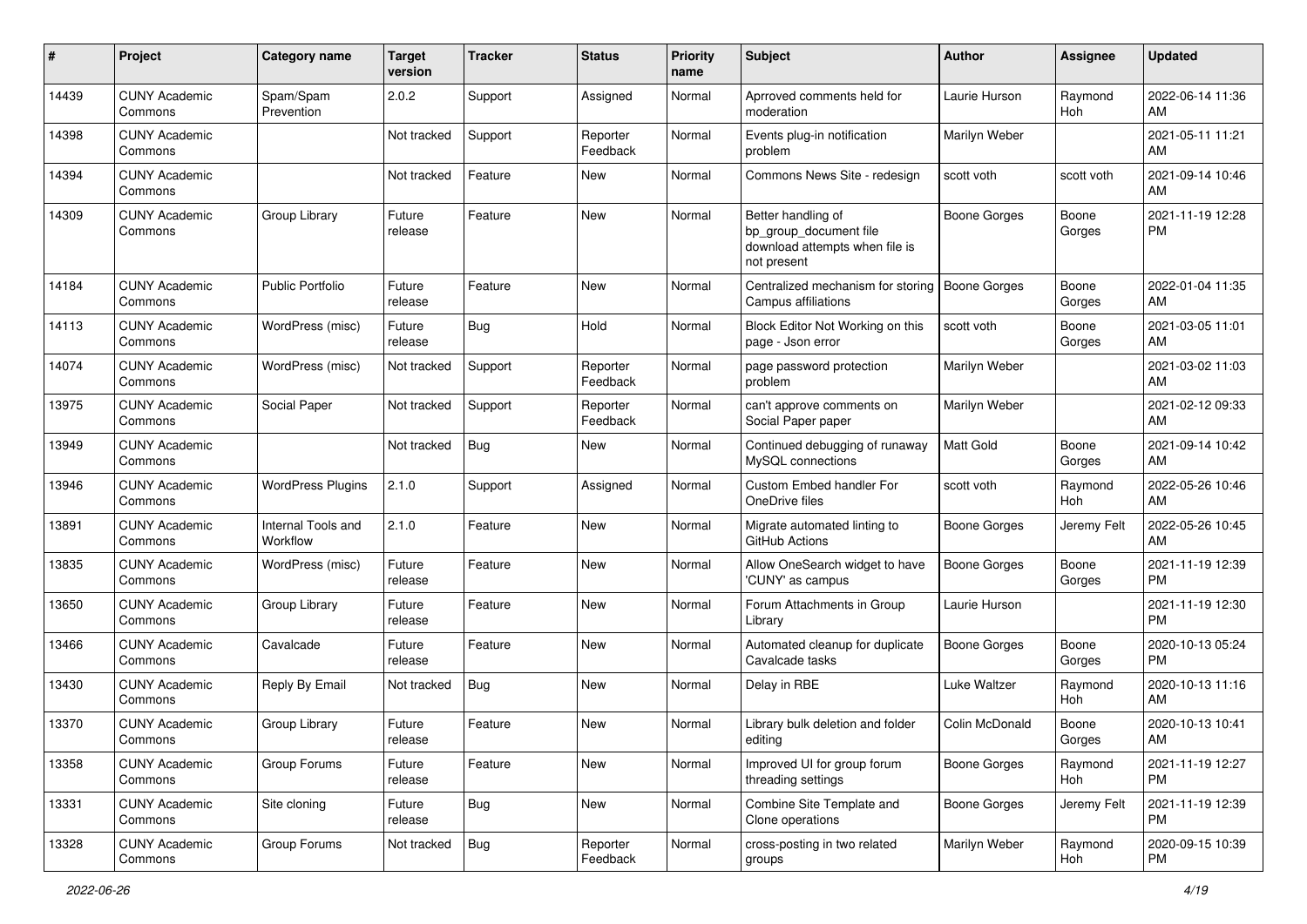| #     | <b>Project</b>                  | <b>Category name</b>      | <b>Target</b><br>version | Tracker       | <b>Status</b>        | <b>Priority</b><br>name | <b>Subject</b>                                                                                | <b>Author</b>       | <b>Assignee</b>       | <b>Updated</b>                |
|-------|---------------------------------|---------------------------|--------------------------|---------------|----------------------|-------------------------|-----------------------------------------------------------------------------------------------|---------------------|-----------------------|-------------------------------|
| 13286 | <b>CUNY Academic</b><br>Commons |                           | Not tracked              | Support       | New                  | Normal                  | problem connecting with<br>WordPress app                                                      | Marilyn Weber       | Raymond<br><b>Hoh</b> | 2020-09-08 11:16<br>AM        |
| 13255 | <b>CUNY Academic</b><br>Commons |                           | Not tracked              | Support       | Reporter<br>Feedback | Normal                  | Accessibility problems                                                                        | Marilyn Weber       |                       | 2020-09-01 05:48<br><b>PM</b> |
| 13199 | <b>CUNY Academic</b><br>Commons | Group Forums              | Future<br>release        | Feature       | <b>New</b>           | Normal                  | <b>Favoring Groups over bbPress</b><br>plugin                                                 | Colin McDonald      | Colin<br>McDonald     | 2021-11-19 12:28<br><b>PM</b> |
| 13048 | <b>CUNY Academic</b><br>Commons | Shortcodes and<br>embeds  | Future<br>release        | Feature       | <b>New</b>           | Normal                  | Jupyter Notebooks support                                                                     | Boone Gorges        |                       | 2020-07-14 11:46<br>AM        |
| 13034 | <b>CUNY Academic</b><br>Commons |                           | Not tracked              | Support       | Reporter<br>Feedback | Normal                  | a site is asking people to join the<br>Commons to get a download                              | Marilyn Weber       |                       | 2020-07-12 07:23<br>AM        |
| 12911 | <b>CUNY Academic</b><br>Commons |                           | Not tracked              | Feature       | <b>New</b>           | Normal                  | Block access to xmlrpc.php based<br>on User-Agent                                             | <b>Boone Gorges</b> | Boone<br>Gorges       | 2020-06-09 05:12<br><b>PM</b> |
| 12741 | <b>CUNY Academic</b><br>Commons | <b>WordPress Plugins</b>  | Not tracked              | Support       | Reporter<br>Feedback | Normal                  | <b>Tableau Public Viz Block</b>                                                               | Marilyn Weber       | Raymond<br><b>Hoh</b> | 2020-05-12 11:00<br>AM        |
| 12573 | <b>CUNY Academic</b><br>Commons | <b>WordPress Plugins</b>  | Future<br>release        | Bug           | <b>New</b>           | Normal                  | <b>CommentPress Core Issues</b>                                                               | scott voth          |                       | 2020-03-24 04:32<br><b>PM</b> |
| 12484 | <b>CUNY Academic</b><br>Commons |                           | Not tracked              | Support       | Reporter<br>Feedback | Normal                  | Sign up Code for COIL Course<br>starting in March                                             | Laurie Hurson       | Matt Gold             | 2020-03-02 02:26<br><b>PM</b> |
| 12446 | <b>CUNY Academic</b><br>Commons | Groups (misc)             | Future<br>release        | Feature       | Reporter<br>Feedback | Normal                  | Toggle default site to group forum<br>posting                                                 | Laurie Hurson       | Laurie Hurson         | 2020-03-10 11:57<br>AM        |
| 12438 | <b>CUNY Academic</b><br>Commons | Courses                   | Not tracked              | Bug           | <b>New</b>           | Normal                  | Site appearing twice                                                                          | Laurie Hurson       | Boone<br>Gorges       | 2020-02-18 01:34<br><b>PM</b> |
| 12436 | <b>CUNY Academic</b><br>Commons |                           | Not tracked              | Bug           | Assigned             | Normal                  | Nightly system downtime                                                                       | Boone Gorges        |                       | 2020-08-01 09:30<br>AM        |
| 12392 | <b>CUNY Academic</b><br>Commons | Help/Codex                | Not tracked              | Documentation | <b>New</b>           | Normal                  | <b>Updates to Common Commons</b><br>Questions on Help Page                                    | scott voth          | Margaret<br>Galvan    | 2020-02-11 10:53<br>AM        |
| 12382 | <b>CUNY Academic</b><br>Commons | Membership                | Not tracked              | Support       | <b>New</b>           | Normal                  | Email request change                                                                          | Marilyn Weber       | Marilyn<br>Weber      | 2020-02-06 12:56<br><b>PM</b> |
| 12360 | <b>CUNY Academic</b><br>Commons | <b>WordPress Themes</b>   | Not tracked              | <b>Bug</b>    | Reporter<br>Feedback | Normal                  | site just says "DANTE We are<br>currently in maintenance mode,<br>please check back shortly." | Marilyn Weber       |                       | 2020-02-04 12:13<br><b>PM</b> |
| 12352 | <b>CUNY Academic</b><br>Commons |                           | Not tracked              | Support       | <b>New</b>           | Normal                  | "posts list" page builder block<br>option                                                     | Marilyn Weber       |                       | 2020-02-03 01:29<br><b>PM</b> |
| 12350 | <b>CUNY Academic</b><br>Commons | <b>Blogs (BuddyPress)</b> | Not tracked              | Support       | Reporter<br>Feedback | Normal                  | <b>URL</b> creation problem                                                                   | Marilyn Weber       |                       | 2020-02-03 11:27<br>AM        |
| 12328 | <b>CUNY Academic</b><br>Commons |                           | Not tracked              | Support       | New                  | Normal                  | Sign up Code for Non-CUNY<br>Faculty                                                          | Laurie Hurson       |                       | 2020-01-28 10:25<br>AM        |
| 12247 | <b>CUNY Academic</b><br>Commons | Publicity                 | Not tracked              | Support       | <b>New</b>           | Normal                  | <b>Screenshot of First Commons</b><br>Homepage                                                | scott voth          | scott voth            | 2020-01-14 12:08<br><b>PM</b> |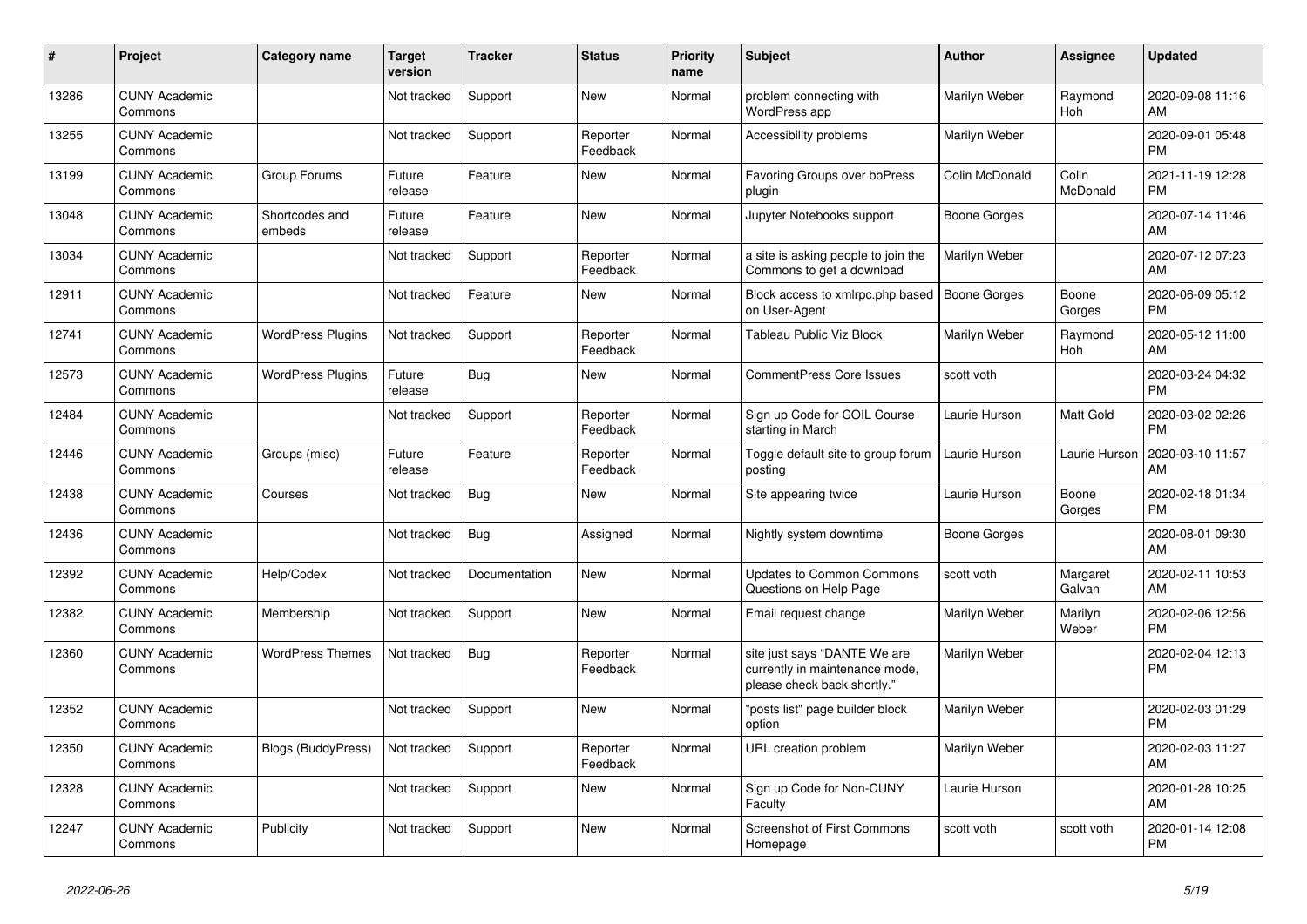| #     | Project                                                                 | <b>Category name</b>       | Target<br>version | <b>Tracker</b> | <b>Status</b>        | <b>Priority</b><br>name | <b>Subject</b>                                                               | Author              | Assignee            | <b>Updated</b>                |
|-------|-------------------------------------------------------------------------|----------------------------|-------------------|----------------|----------------------|-------------------------|------------------------------------------------------------------------------|---------------------|---------------------|-------------------------------|
| 12198 | <b>CUNY Academic</b><br>Commons                                         |                            | Not tracked       | <b>Bug</b>     | Reporter<br>Feedback | Normal                  | Duplicate listing in My Sites                                                | Tom Harbison        |                     | 2019-12-09 05:50<br><b>PM</b> |
| 12121 | <b>CUNY Academic</b><br>Commons                                         | <b>WordPress Plugins</b>   | 2.0.2             | Feature        | Reporter<br>Feedback | Normal                  | Embedding H5P Iframes on<br>Commons Site                                     | Laurie Hurson       | Boone<br>Gorges     | 2022-06-14 11:36<br>AM        |
| 12091 | <b>CUNY Academic</b><br>Commons                                         | <b>Group Files</b>         | Future<br>release | Feature        | New                  | Normal                  | Improved pre-upload file<br>validation for bp-group-documents                | Boone Gorges        | Boone<br>Gorges     | 2019-11-14 01:21<br><b>PM</b> |
| 12062 | AD/O365 Transition<br>from NonMatric to<br><b>Matriculated Students</b> |                            |                   | Feature        | In Progress          | Normal                  | create solution and console<br>project                                       | Emilio Rodriguez    | Emilio<br>Rodriguez | 2019-11-12 03:56<br><b>PM</b> |
| 12042 | <b>CUNY Academic</b><br>Commons                                         | <b>Email Notifications</b> | Future<br>release | Feature        | New                  | Normal                  | Improved error logging for BPGES<br>send queue                               | <b>Boone Gorges</b> | Boone<br>Gorges     | 2021-11-19 12:25<br><b>PM</b> |
| 12004 | <b>CUNY Academic</b><br>Commons                                         |                            | Not tracked       | Support        | Reporter<br>Feedback | Normal                  | Notifications for spam blog<br>comments                                      | Gina Cherry         | Raymond<br>Hoh      | 2019-11-01 12:05<br><b>PM</b> |
| 11968 | JustPublics@365<br>MediaCamp                                            |                            |                   | Feature        | New                  | Normal                  | Nanoscience Retractable Display<br>Unit                                      | Donald Cherry       | Bonnie<br>Eissner   | 2021-02-19 08:50<br>AM        |
| 11945 | <b>CUNY Academic</b><br>Commons                                         | Reckoning                  | Future<br>release | Feature        | Reporter<br>Feedback | Normal                  | Add Comments bubble to<br>Reckoning views                                    | <b>Boone Gorges</b> | Boone<br>Gorges     | 2019-11-12 05:14<br><b>PM</b> |
| 11883 | <b>CUNY Academic</b><br>Commons                                         | Help/Codex                 | Not tracked       | Support        | New                  | Normal                  | Need Embedding Help Page<br>Update (Tableau)                                 | Anthony Wheeler     | scott voth          | 2019-09-24 08:49<br>AM        |
| 11879 | <b>CUNY Academic</b><br>Commons                                         |                            | Not tracked       | <b>Bug</b>     | New                  | Normal                  | Hypothesis comments appearing<br>on multiple, different pdfs across<br>blogs | Laurie Hurson       | Laurie Hurson       | 2019-09-19 02:39<br><b>PM</b> |
| 11860 | <b>CUNY Academic</b><br>Commons                                         | Registration               | Future<br>release | Feature        | New                  | Normal                  | Ensure Students Are Aware They<br>Can Use Aliases At Registration            | scott voth          |                     | 2019-09-24 08:46<br>AM        |
| 11848 | <b>CUNY Academic</b><br>Commons                                         |                            | Not tracked       | Support        | Hold                 | Normal                  | a Dean of Faculty wants to share<br>a large file                             | Marilyn Weber       |                     | 2019-09-24 08:44<br>AM        |
| 11843 | <b>CUNY Academic</b><br>Commons                                         | WordPress (misc)           | Future<br>release | Design/UX      | <b>New</b>           | Normal                  | Tweaking the Gutenberg Editor<br>Interface                                   | Laurie Hurson       |                     | 2022-04-26 12:00<br><b>PM</b> |
| 11834 | <b>CUNY Academic</b><br>Commons                                         | <b>Group Files</b>         | Future<br>release | Feature        | <b>New</b>           | Normal                  | Improved tools for managing<br>group file folders                            | Boone Gorges        | Sonja Leix          | 2019-09-06 03:55<br><b>PM</b> |
| 11789 | <b>CUNY Academic</b><br>Commons                                         | Courses                    | Future<br>release | Feature        | New                  | Normal                  | Ability to remove item from<br>Courses list                                  | Laurie Hurson       | Sonja Leix          | 2019-09-24 12:28<br><b>PM</b> |
| 11788 | <b>CUNY Academic</b><br>Commons                                         | <b>WordPress Plugins</b>   | Future<br>release | Support        | Reporter<br>Feedback | Normal                  | Plugin Request - Browse Aloud                                                | scott voth          |                     | 2019-09-24 08:42<br>AM        |
| 11787 | <b>CUNY Academic</b><br>Commons                                         |                            | Not tracked       | Support        | Reporter<br>Feedback | Normal                  | automated comments notifications   Marilyn Weber<br>on ZenDesk               |                     |                     | 2019-08-26 06:18<br><b>PM</b> |
| 11771 | <b>CUNY Academic</b><br>Commons                                         |                            | Not tracked       | Support        | Reporter<br>Feedback | Normal                  | post displays in sections                                                    | Marilyn Weber       |                     | 2019-08-20 10:34<br>AM        |
| 11649 | <b>CUNY Academic</b><br>Commons                                         | <b>WordPress Plugins</b>   | 2.0.2             | Bug            | In Progress          | Normal                  | CC license displayed on every<br>page                                        | Gina Cherry         | Raymond<br>Hoh      | 2022-06-14 11:36<br>AM        |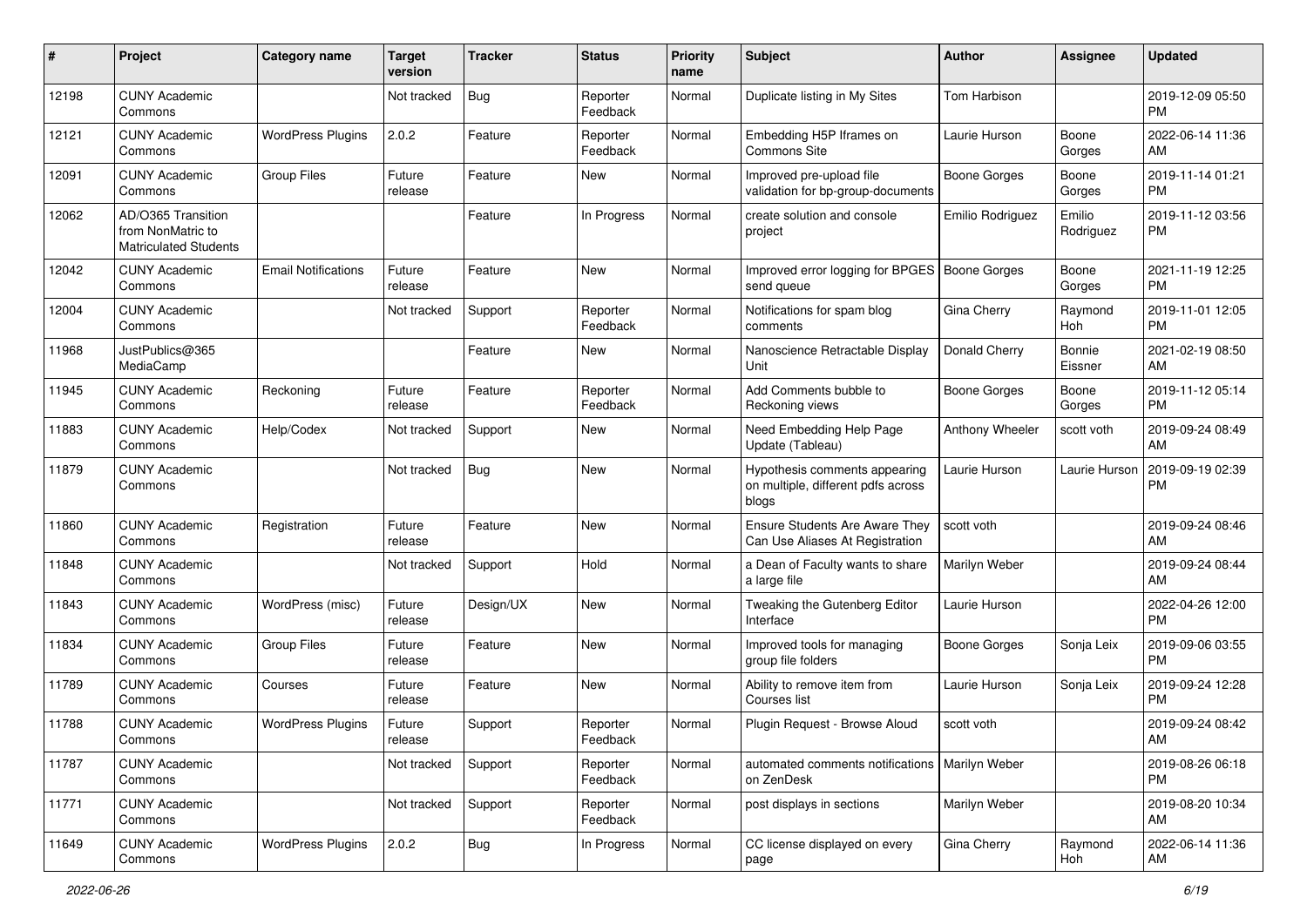| #     | Project                         | <b>Category name</b>     | <b>Target</b><br>version | <b>Tracker</b> | <b>Status</b>        | <b>Priority</b><br>name | <b>Subject</b>                                                                       | Author                  | <b>Assignee</b>    | <b>Updated</b>                |
|-------|---------------------------------|--------------------------|--------------------------|----------------|----------------------|-------------------------|--------------------------------------------------------------------------------------|-------------------------|--------------------|-------------------------------|
| 11624 | <b>CUNY Academic</b><br>Commons | WordPress (misc)         | Not tracked              | Support        | <b>New</b>           | Normal                  | Change pages into posts or swap<br>database for a Commons site?                      | Stephen Klein           | Raymond<br>Hoh     | 2019-07-09 11:04<br>AM        |
| 11556 | <b>CUNY Academic</b><br>Commons | Courses                  | Not tracked              | Bug            | Reporter<br>Feedback | Normal                  | Instructor name given in course<br>listing                                           | Tom Harbison            |                    | 2019-06-25 04:12<br><b>PM</b> |
| 11545 | <b>CUNY Academic</b><br>Commons | <b>WordPress Plugins</b> | Not tracked              | Support        | <b>New</b>           | Normal                  | <b>Twitter searches in WordPress</b>                                                 | Gina Cherry             | Matt Gold          | 2019-09-23 01:03<br><b>PM</b> |
| 11531 | <b>CUNY Academic</b><br>Commons | Events                   | Future<br>release        | Feature        | <b>New</b>           | Normal                  | Main Events calendar should<br>include non-public events that<br>user has access to  | scott voth              | Boone<br>Gorges    | 2019-06-11 10:00<br>AM        |
| 11519 | <b>CUNY Academic</b><br>Commons |                          | Not tracked              | Support        | Assigned             | Normal                  | comment option not appearing                                                         | Marilyn Weber           |                    | 2019-09-24 10:28<br>AM        |
| 11517 | <b>CUNY Academic</b><br>Commons |                          | Not tracked              | Feature        | Assigned             | Normal                  | wp-accessibility plugin should not<br>strip 'target="_blank" by default              | <b>Boone Gorges</b>     | Laurie Hurson      | 2019-09-24 09:57<br>AM        |
| 11509 | <b>CUNY Academic</b><br>Commons |                          | Not tracked              | Support        | Reporter<br>Feedback | Normal                  | deleted Page causing a Menu<br>problem?                                              | Marilyn Weber           |                    | 2019-06-04 09:54<br>AM        |
| 11496 | <b>CUNY Academic</b><br>Commons | <b>Public Portfolio</b>  | 1.15.2                   | Support        | New                  | Normal                  | Replace Twitter Icon on Member<br>Portfolio page                                     | scott voth              | Boone<br>Gorges    | 2019-06-06 01:03<br><b>PM</b> |
| 11493 | <b>CUNY Academic</b><br>Commons | Domain Mapping           | Not tracked              | Support        | Reporter<br>Feedback | Normal                  | Domain Mapping Request - Talia<br>Schaffer                                           | scott voth              | Matt Gold          | 2019-08-06 08:39<br>AM        |
| 11449 | <b>CUNY Academic</b><br>Commons | WordPress - Media        | Not tracked              | Support        | Reporter<br>Feedback | Normal                  | Cloning Media Library for JITP<br>from Staging to Production Site                    | <b>Patrick DeDauw</b>   | Boone<br>Gorges    | 2019-05-13 12:00<br><b>PM</b> |
| 11415 | <b>CUNY Academic</b><br>Commons | <b>WordPress Plugins</b> | Not tracked              | Bug            | Reporter<br>Feedback | Normal                  | <b>Blog Subscriptions in Jetpack</b>                                                 | Laurie Hurson           |                    | 2019-05-14 10:34<br>AM        |
| 11393 | <b>CUNY Academic</b><br>Commons |                          | Not tracked              | Publicity      | <b>New</b>           | Normal                  | After 1.15 release, ceate a hero<br>slide and post about adding a site<br>to a group | scott voth              | Patrick<br>Sweeney | 2019-05-14 10:32<br>AM        |
| 11392 | <b>CUNY Academic</b><br>Commons |                          | Future<br>release        | Bug            | <b>New</b>           | Normal                  | Migrate users away from<br><b>StatPress</b>                                          | <b>Boone Gorges</b>     |                    | 2019-04-23 03:53<br><b>PM</b> |
| 11386 | <b>CUNY Academic</b><br>Commons | WordPress - Media        | Not tracked              | Support        | Reporter<br>Feedback | Normal                  | disappearing images                                                                  | scott voth              | Boone<br>Gorges    | 2019-05-14 10:32<br>AM        |
| 11243 | <b>CUNY Academic</b><br>Commons | BuddyPress (misc)        | Future<br>release        | Bug            | New                  | Normal                  | Audit bp-custom.php                                                                  | Raymond Hoh             | Raymond<br>Hoh     | 2022-04-26 11:59<br>AM        |
| 11149 | <b>CUNY Academic</b><br>Commons |                          | Not tracked              | Support        | Reporter<br>Feedback | Normal                  | comments getting blocked                                                             | Marilyn Weber           | Raymond<br>Hoh     | 2019-03-26 11:40<br>AM        |
| 11131 | <b>CUNY Academic</b><br>Commons |                          | Future<br>release        | Feature        | Reporter<br>Feedback | Normal                  | Image Annotation Plugins                                                             | Laurie Hurson           |                    | 2019-02-26 11:33<br>AM        |
| 11120 | <b>CUNY Academic</b><br>Commons | <b>WordPress Plugins</b> | Not tracked              | <b>Bug</b>     | Reporter<br>Feedback | Normal                  | Events Manager Events Not<br>Showing Up                                              | Mark Webb               |                    | 2019-02-27 04:10<br><b>PM</b> |
| 11077 | <b>CUNY Academic</b><br>Commons | Events                   | Not tracked              | Feature        | Reporter<br>Feedback | Normal                  | Show event category description<br>in event list view                                | Raffi<br>Khatchadourian |                    | 2019-02-12 10:38<br><b>PM</b> |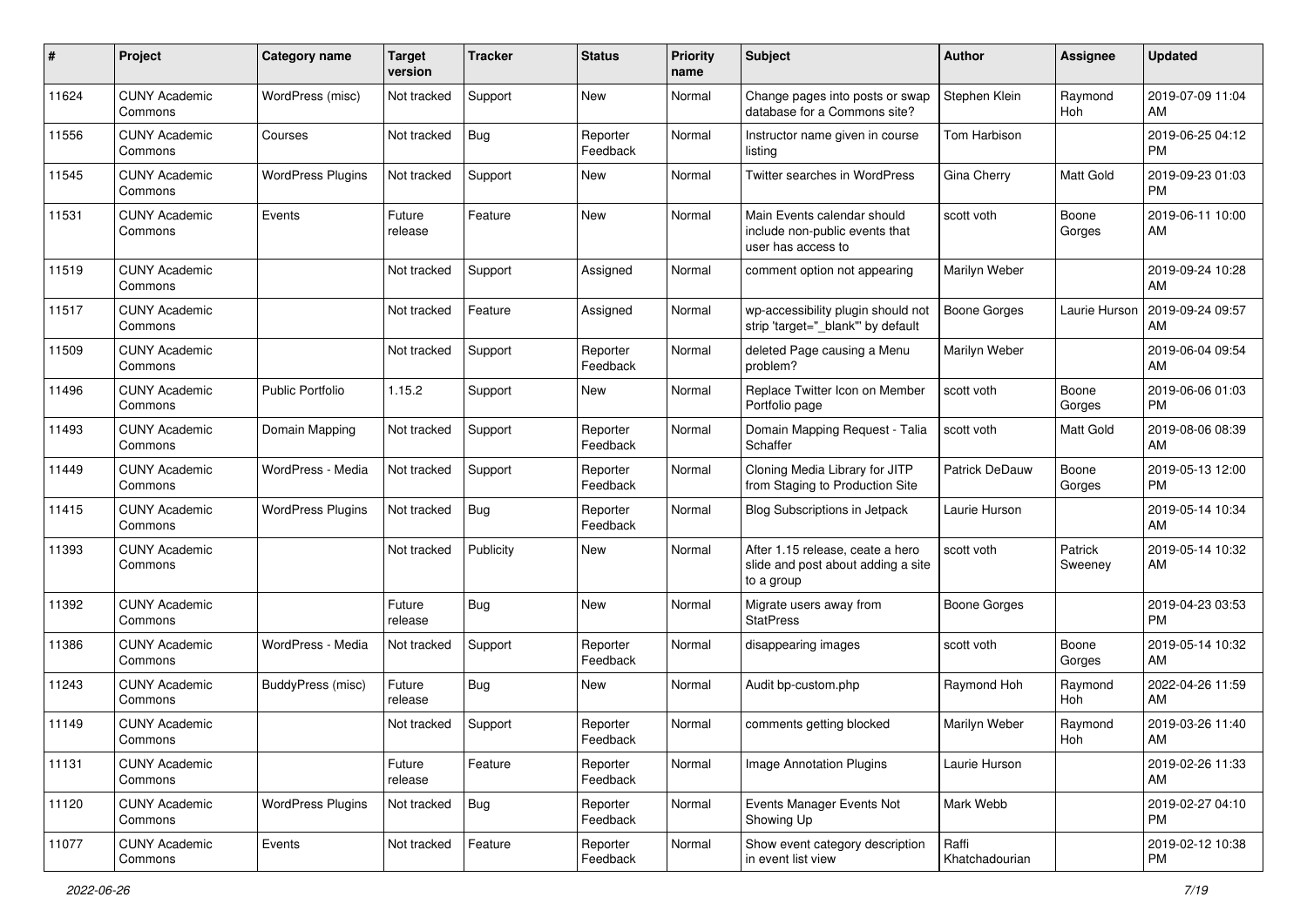| #     | Project                         | <b>Category name</b>        | <b>Target</b><br>version | <b>Tracker</b> | <b>Status</b>        | <b>Priority</b><br>name | <b>Subject</b>                                                                                               | Author              | Assignee        | <b>Updated</b>                |
|-------|---------------------------------|-----------------------------|--------------------------|----------------|----------------------|-------------------------|--------------------------------------------------------------------------------------------------------------|---------------------|-----------------|-------------------------------|
| 11024 | <b>CUNY Academic</b><br>Commons | WordPress (misc)            | Future<br>release        | <b>Bug</b>     | <b>New</b>           | Normal                  | Subsites should not show "you<br>should update your .htaccess<br>now" notice after permalink<br>setting save | <b>Boone Gorges</b> |                 | 2019-01-28 01:35<br><b>PM</b> |
| 10982 | <b>CUNY Academic</b><br>Commons | Domain Mapping              | Not tracked              | Support        | Reporter<br>Feedback | Normal                  | <b>CNAME</b> question                                                                                        | scott voth          |                 | 2019-01-22 04:29<br><b>PM</b> |
| 10839 | <b>CUNY Academic</b><br>Commons | About page                  | Not tracked              | Support        | <b>New</b>           | Normal                  | <b>Mission Statement Needs</b><br>Revision                                                                   | scott voth          | Matt Gold       | 2018-12-26 10:58<br>AM        |
| 10794 | <b>CUNY Academic</b><br>Commons | Performance                 | Not tracked              | <b>Bug</b>     | <b>New</b>           | Normal                  | Memcached connection<br>occasionally breaks                                                                  | <b>Boone Gorges</b> | Boone<br>Gorges | 2018-12-06 03:30<br><b>PM</b> |
| 10769 | <b>CUNY Academic</b><br>Commons | <b>WordPress Themes</b>     | Not tracked              | <b>Bug</b>     | Reporter<br>Feedback | Normal                  | 2011 Theme Sidebar                                                                                           | Mark Webb           |                 | 2018-12-04 04:09<br><b>PM</b> |
| 10659 | <b>CUNY Academic</b><br>Commons | Group Forums                | Future<br>release        | Feature        | Assigned             | Normal                  | Post to multiple groups via email                                                                            | Matt Gold           | Raymond<br>Hoh  | 2018-11-15 12:54<br>AM        |
| 10657 | <b>CUNY Academic</b><br>Commons |                             | Not tracked              | Support        | Reporter<br>Feedback | Normal                  | child theme problems                                                                                         | Marilyn Weber       |                 | 2018-11-08 01:19<br><b>PM</b> |
| 10580 | <b>CUNY Academic</b><br>Commons | Information<br>Architecture | Future<br>release        | Design/UX      | New                  | Normal                  | Primary nav item review                                                                                      | <b>Boone Gorges</b> | Sara Cannon     | 2021-11-19 12:37<br><b>PM</b> |
| 10439 | <b>CUNY Academic</b><br>Commons | Design                      | 2.1.0                    | Design/UX      | <b>New</b>           | Normal                  | Create Style Guide for Commons                                                                               | Sonja Leix          | Sara Cannon     | 2022-06-23 06:20<br>PM        |
| 10380 | <b>CUNY Academic</b><br>Commons | WordPress (misc)            | Future<br>release        | Feature        | In Progress          | Normal                  | Remove blacklisted plugins                                                                                   | <b>Boone Gorges</b> |                 | 2022-04-26 12:00<br><b>PM</b> |
| 10368 | <b>CUNY Academic</b><br>Commons |                             | Future<br>release        | Feature        | Assigned             | Normal                  | Use ORCID data to populate<br>academic profile page                                                          | Stephen Francoeur   | Boone<br>Gorges | 2018-09-25 01:53<br><b>PM</b> |
| 10354 | <b>CUNY Academic</b><br>Commons | Public Portfolio            | Future<br>release        | Feature        | New                  | Normal                  | Opt out of Having a Profile Page                                                                             | scott voth          | Chris Stein     | 2020-05-12 10:43<br>AM        |
| 10273 | <b>CUNY Academic</b><br>Commons | Registration                | Not tracked              | Support        | Reporter<br>Feedback | Normal                  | users combining CF and campus<br>address                                                                     | Marilyn Weber       |                 | 2019-09-18 10:58<br>AM        |
| 10262 | <b>CUNY Academic</b><br>Commons |                             | Not tracked              | <b>Bug</b>     | Reporter<br>Feedback | Normal                  | Newsletter Plugin: Broken Image<br>at Bottom of All Newsletters                                              | Mark Webb           | Raymond<br>Hoh  | 2018-08-30 05:17<br><b>PM</b> |
| 10226 | <b>CUNY Academic</b><br>Commons | Courses                     | Future<br>release        | Feature        | New                  | Normal                  | Add "My Courses" to drop down<br>list                                                                        | scott voth          | Boone<br>Gorges | 2021-11-19 12:42<br><b>PM</b> |
| 10040 | <b>CUNY Academic</b><br>Commons | WordPress (misc)            | Not tracked              | <b>Bug</b>     | Reporter<br>Feedback | Normal                  | User doesn't see full list of themes   Matt Gold                                                             |                     | Boone<br>Gorges | 2018-07-25 10:12<br>AM        |
| 9979  | <b>CUNY Academic</b><br>Commons | <b>Email Notifications</b>  | Not tracked              | Bug            | Reporter<br>Feedback | Normal                  | Reports of slow email activation<br>emails                                                                   | Matt Gold           | Boone<br>Gorges | 2018-08-29 09:40<br><b>PM</b> |
| 9947  | <b>CUNY Academic</b><br>Commons | <b>WordPress Plugins</b>    | Future<br>release        | Feature        | Reporter<br>Feedback | Normal                  | Install H5P quiz plugin                                                                                      | Matt Gold           | Boone<br>Gorges | 2018-09-11 11:01<br>AM        |
| 9941  | <b>CUNY Academic</b><br>Commons | Wiki                        | Not tracked              | Support        | Assigned             | Normal                  | Wiki functionality                                                                                           | Matt Gold           | Boone<br>Gorges | 2018-06-26 10:57<br>AM        |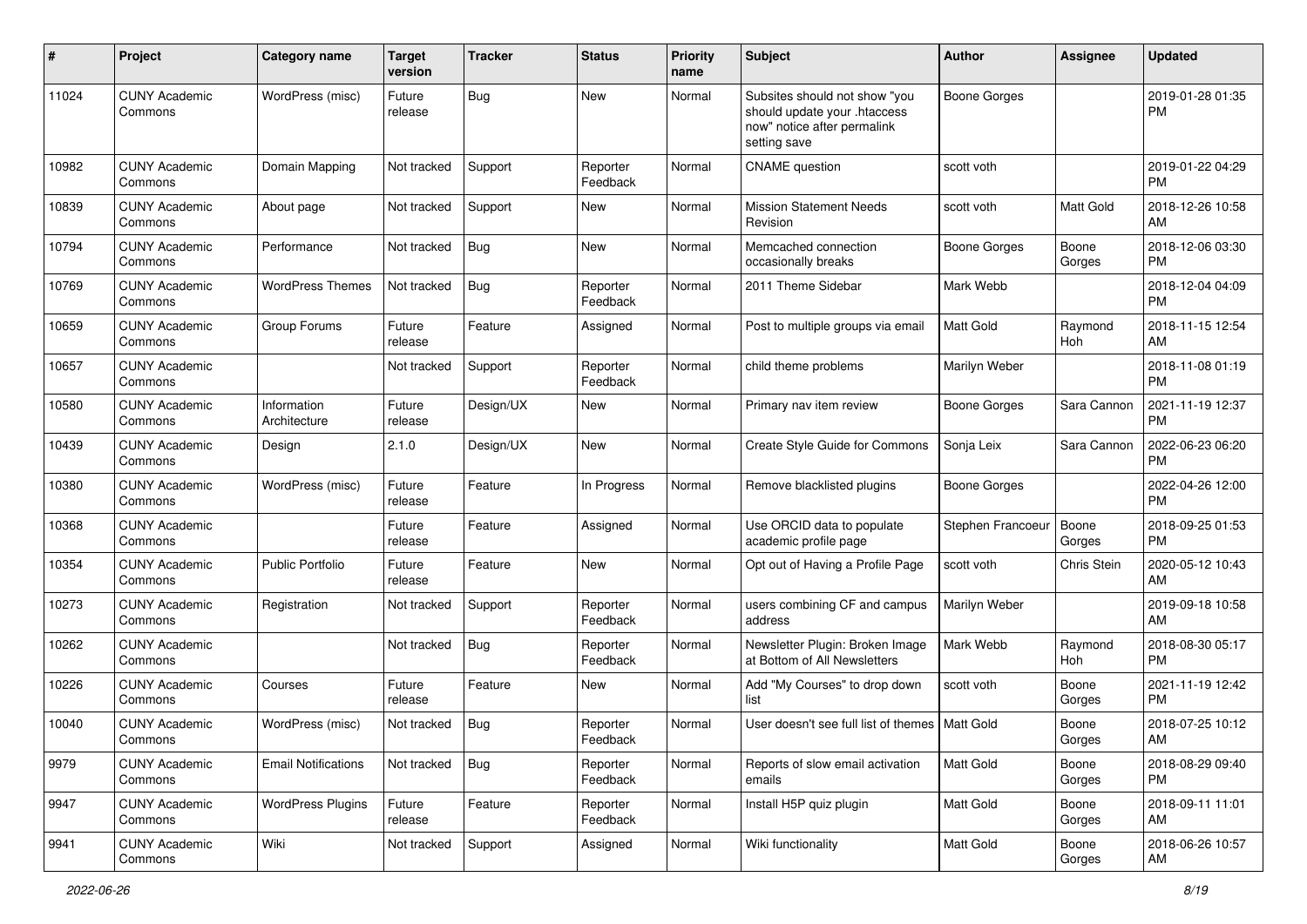| #    | Project                         | <b>Category name</b>     | Target<br>version | <b>Tracker</b> | <b>Status</b>        | <b>Priority</b><br>name | <b>Subject</b>                                                                                                                               | Author                  | Assignee         | <b>Updated</b>                |
|------|---------------------------------|--------------------------|-------------------|----------------|----------------------|-------------------------|----------------------------------------------------------------------------------------------------------------------------------------------|-------------------------|------------------|-------------------------------|
| 9926 | <b>CUNY Academic</b><br>Commons | <b>WordPress Plugins</b> | Future<br>release | <b>Bug</b>     | <b>New</b>           | Normal                  | twitter-mentions-as-comments<br>cron jobs can run long                                                                                       | <b>Boone Gorges</b>     | Boone<br>Gorges  | 2018-10-24 12:34<br><b>PM</b> |
| 9908 | <b>CUNY Academic</b><br>Commons |                          | Not tracked       | Feature        | New                  | Normal                  | Is it possible to send email<br>updates to users (or an email<br>address not on the list) for only a<br>single page AFTER being<br>prompted? | <b>Michael Shields</b>  | scott voth       | 2018-06-11 01:34<br><b>PM</b> |
| 9895 | <b>CUNY Academic</b><br>Commons | Onboarding               | Future<br>release | Feature        | Assigned             | Normal                  | Add "Accept Invitation"<br>link/button/function to Group<br>and/or Site invitation emails?                                                   | <b>Luke Waltzer</b>     | Boone<br>Gorges  | 2018-06-07 12:42<br><b>PM</b> |
| 9835 | <b>CUNY Academic</b><br>Commons | Group Forums             | Future<br>release | <b>Bug</b>     | Assigned             | Normal                  | add a "like" function?                                                                                                                       | Marilyn Weber           | Erik Trainer     | 2018-06-05 01:49<br><b>PM</b> |
| 9729 | <b>CUNY Academic</b><br>Commons | <b>SEO</b>               | Not tracked       | Support        | <b>New</b>           | Normal                  | 503 Errors showing on<br>newlaborforum.cuny.edu                                                                                              | Diane Krauthamer        | Raymond<br>Hoh   | 2018-05-22 04:48<br><b>PM</b> |
| 9720 | <b>CUNY Academic</b><br>Commons | Authentication           | Future<br>release | Feature        | New                  | Normal                  | The Commons should be an<br>oAuth provider                                                                                                   | <b>Boone Gorges</b>     |                  | 2019-03-01 02:04<br><b>PM</b> |
| 9643 | <b>CUNY Academic</b><br>Commons | Publicity                | Not tracked       | Feature        | New                  | Normal                  | Create a page on the Commons<br>for logos etc.                                                                                               | Stephen Real            | Stephen Real     | 2018-04-24 10:53<br>AM        |
| 9515 | <b>CUNY Academic</b><br>Commons | <b>WordPress Plugins</b> | Not tracked       | <b>Bug</b>     | Reporter<br>Feedback | Normal                  | Text to Speech plugin - "More<br>Slowly" checkbox not working                                                                                | scott voth              | Boone<br>Gorges  | 2018-06-13 02:26<br><b>PM</b> |
| 9420 | <b>CUNY Academic</b><br>Commons | cuny.is                  | Not tracked       | Feature        | New                  | Normal                  | Request for http://cuny.is/streams                                                                                                           | Raffi<br>Khatchadourian | Marilyn<br>Weber | 2018-04-02 10:08<br>AM        |
| 9346 | <b>CUNY Academic</b><br>Commons | WordPress (misc)         | Not tracked       | Bug            | New                  | Normal                  | Clone cetls.bmcc.cuny.edu for<br>development                                                                                                 | Owen Roberts            | Raymond<br>Hoh   | 2018-03-06 05:35<br><b>PM</b> |
| 9289 | <b>CUNY Academic</b><br>Commons | <b>WordPress Plugins</b> | Future<br>release | <b>Bug</b>     | Reporter<br>Feedback | Normal                  | Email Users Plugin                                                                                                                           | Laurie Hurson           | Boone<br>Gorges  | 2018-10-24 12:34<br><b>PM</b> |
| 9211 | <b>CUNY Academic</b><br>Commons | <b>WordPress Plugins</b> | Future<br>release | Support        | Reporter<br>Feedback | Normal                  | Auto-Role Setting in Forum Plugin<br>Causing Some Confusion                                                                                  | Luke Waltzer            | Boone<br>Gorges  | 2018-03-13 11:44<br>AM        |
| 9207 | <b>CUNY Academic</b><br>Commons |                          | Future<br>release | Support        | Reporter<br>Feedback | Normal                  | display dashboards made in<br>Tableau?                                                                                                       | Marilyn Weber           | Boone<br>Gorges  | 2018-04-10 10:42<br>AM        |
| 9060 | <b>CUNY Academic</b><br>Commons | Commons In A Box         | Not tracked       | <b>Bug</b>     | Hold                 | Normal                  | Problems with CBox image library<br>upload                                                                                                   | Lisa Rhody              | Raymond<br>Hoh   | 2018-01-10 03:26<br><b>PM</b> |
| 9028 | <b>CUNY Academic</b><br>Commons | Onboarding               | Future<br>release | Feature        | Assigned             | Normal                  | suggest groups to new members<br>during the registration process                                                                             | Matt Gold               | Chris Stein      | 2018-10-24 12:34<br><b>PM</b> |
| 9015 | <b>CUNY Academic</b><br>Commons | Groups (misc)            | Not tracked       | Outreach       | Assigned             | Normal                  | Email group admins the email<br>addresses of their groups                                                                                    | Matt Gold               | Matt Gold        | 2018-01-02 09:54<br>AM        |
| 8992 | <b>NYCDH Community</b><br>Site  |                          |                   | Bug            | Assigned             | Normal                  | Multiple RBE error reports                                                                                                                   | Matt Gold               | Raymond<br>Hoh   | 2017-12-11 05:43<br><b>PM</b> |
| 8991 | <b>CUNY Academic</b><br>Commons | Reply By Email           | Not tracked       | Bug            | Hold                 | Normal                  | RBE duplicate email message<br>issue                                                                                                         | Matt Gold               | Raymond<br>Hoh   | 2018-02-18 08:53<br><b>PM</b> |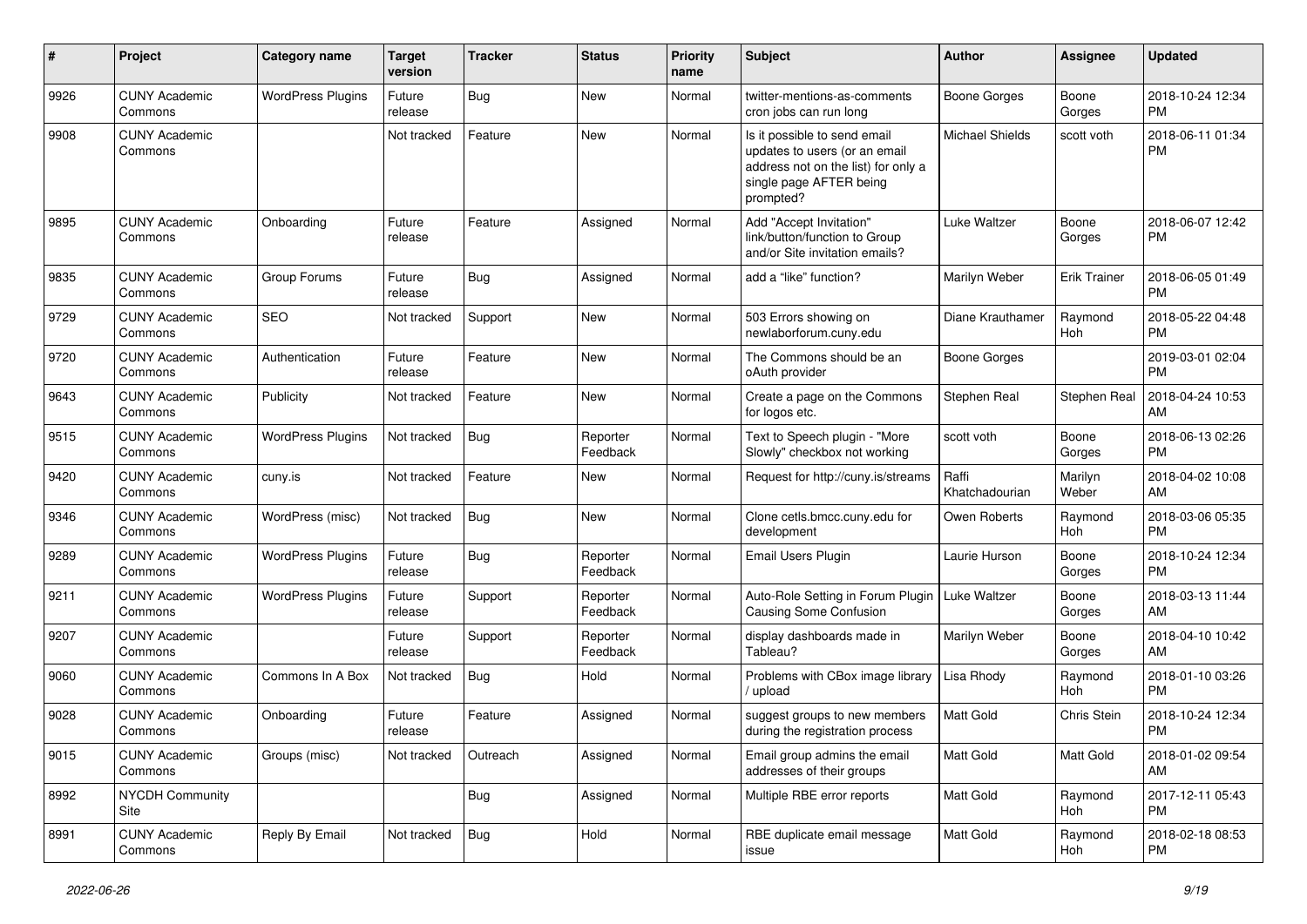| #    | Project                         | <b>Category name</b>      | <b>Target</b><br>version | <b>Tracker</b> | <b>Status</b> | <b>Priority</b><br>name | <b>Subject</b>                                                                        | <b>Author</b>    | Assignee           | <b>Updated</b>                |
|------|---------------------------------|---------------------------|--------------------------|----------------|---------------|-------------------------|---------------------------------------------------------------------------------------|------------------|--------------------|-------------------------------|
| 8976 | <b>CUNY Academic</b><br>Commons | Reply By Email            | Not tracked              | Feature        | Assigned      | Normal                  | Package RBE new topics<br>posting?                                                    | <b>Matt Gold</b> | Raymond<br>Hoh     | 2017-12-04 02:34<br><b>PM</b> |
| 8902 | <b>CUNY Academic</b><br>Commons | Design                    | Not tracked              | Feature        | Assigned      | Normal                  | Report back on research on<br><b>BuddyPress themes</b>                                | <b>Matt Gold</b> | Michael Smith      | 2017-11-10 12:31<br><b>PM</b> |
| 8901 | <b>CUNY Academic</b><br>Commons | Accessibility             | Future<br>release        | Feature        | Assigned      | Normal                  | Theme analysis for accessibility                                                      | <b>Matt Gold</b> | Boone<br>Gorges    | 2022-04-26 11:59<br>AM        |
| 8900 | <b>CUNY Academic</b><br>Commons | Accessibility             | Future<br>release        | Feature        | Assigned      | Normal                  | Look into tools to enforce<br>accessibility in WP environment                         | <b>Matt Gold</b> | Boone<br>Gorges    | 2022-04-26 11:59<br>AM        |
| 8898 | <b>CUNY Academic</b><br>Commons | Social Paper              | Not tracked              | Feature        | Assigned      | Normal                  | Usage data on docs and social<br>paper                                                | Matt Gold        | <b>Matt Gold</b>   | 2017-11-16 11:32<br>AM        |
| 8837 | <b>CUNY Academic</b><br>Commons |                           | Not tracked              | Feature        | Assigned      | Normal                  | Create a form to request info from<br>people requesting premium<br>themes and plugins | <b>Matt Gold</b> | Marilyn<br>Weber   | 2017-11-14 03:35<br><b>PM</b> |
| 8836 | <b>CUNY Academic</b><br>Commons | Blogs (BuddyPress)        | Future<br>release        | Feature        | Assigned      | Normal                  | Redesign site launch process                                                          | <b>Matt Gold</b> | Boone<br>Gorges    | 2019-10-03 02:49<br><b>PM</b> |
| 8835 | <b>CUNY Academic</b><br>Commons | <b>Blogs (BuddyPress)</b> | Future<br>release        | Feature        | New           | Normal                  | Extend cuny.is shortlinks to sites                                                    | Luke Waltzer     | Boone<br>Gorges    | 2022-04-26 11:59<br>AM        |
| 8756 | <b>CUNY Academic</b><br>Commons | Group Blogs               | Future<br>release        | Feature        | Hold          | Normal                  | Connect multiple blogs to one<br>group?                                               | <b>Matt Gold</b> | Boone<br>Gorges    | 2017-09-30 10:42<br>AM        |
| 8666 | <b>CUNY Academic</b><br>Commons | Teaching                  | Not tracked              | Documentation  | Assigned      | Normal                  | Create Teaching on the<br>Commons Resource Page                                       | <b>Matt Gold</b> | Laurie Hurson      | 2019-09-23 03:16<br><b>PM</b> |
| 8607 | <b>CUNY Academic</b><br>Commons |                           | Not tracked              | Support        | <b>New</b>    | Normal                  | Paypal?                                                                               | Marilyn Weber    | Matt Gold          | 2018-05-15 01:37<br><b>PM</b> |
| 8440 | <b>CUNY Academic</b><br>Commons | Onboarding                | Not tracked              | Bug            | <b>New</b>    | Normal                  | Create Test Email Accounts for<br><b>Onboarding Project</b>                           | Stephen Real     | Stephen Real       | 2017-08-01 09:49<br><b>PM</b> |
| 8211 | <b>CUNY Academic</b><br>Commons | <b>WordPress Themes</b>   | Future<br>release        | Feature        | <b>New</b>    | Normal                  | Theme Suggestions: Material<br>Design-Inspired Themes                                 | Margaret Galvan  | Margaret<br>Galvan | 2017-08-07 02:48<br><b>PM</b> |
| 8078 | <b>CUNY Academic</b><br>Commons | <b>WordPress Plugins</b>  | Future<br>release        | System Upgrade | Assigned      | Normal                  | <b>CommentPress Updates</b>                                                           | Margaret Galvan  | Christian<br>Wach  | 2017-05-08 03:49<br><b>PM</b> |
| 7981 | <b>CUNY Academic</b><br>Commons | Social Paper              | Future<br>release        | Bug            | <b>New</b>    | Normal                  | Social Paper comments should<br>not go to spam                                        | Luke Waltzer     | Boone<br>Gorges    | 2018-04-16 03:52<br><b>PM</b> |
| 7928 | <b>CUNY Academic</b><br>Commons | Group Forums              | Not tracked              | <b>Bug</b>     | <b>New</b>    | Normal                  | Duplicate Forum post                                                                  | Luke Waltzer     | Raymond<br>Hoh     | 2017-04-11 09:27<br><b>PM</b> |
| 7828 | <b>CUNY Academic</b><br>Commons |                           | Not tracked              | Feature        | Assigned      | Normal                  | Theme Assessment 2017                                                                 | Margaret Galvan  | Margaret<br>Galvan | 2017-05-02 10:41<br>PM        |
| 7663 | <b>CUNY Academic</b><br>Commons | Social Paper              | Future<br>release        | <b>Bug</b>     | New           | Normal                  | Social Paper notifications not<br>formatted correctly on secondary<br>sites           | Boone Gorges     | Boone<br>Gorges    | 2018-04-16 03:52<br><b>PM</b> |
| 7624 | <b>CUNY Academic</b><br>Commons | BuddyPress (misc)         | Future<br>release        | Design/UX      | New           | Normal                  | <b>BP Notifications</b>                                                               | Luke Waltzer     | Paige Dupont       | 2017-02-08 10:43<br>PM        |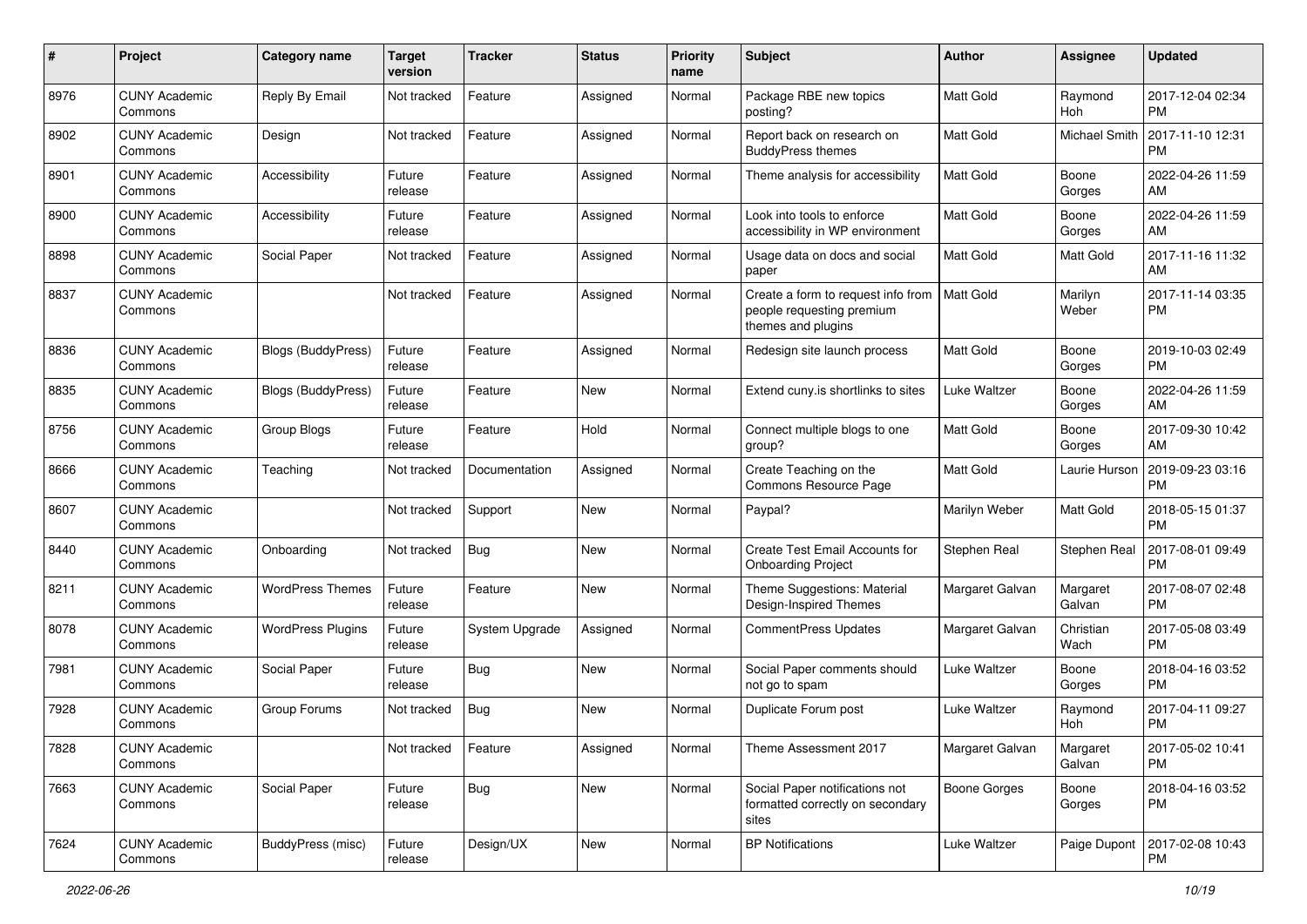| #    | <b>Project</b>                  | <b>Category name</b>       | <b>Target</b><br>version | Tracker    | <b>Status</b>        | <b>Priority</b><br>name | <b>Subject</b>                                                                            | <b>Author</b>       | Assignee              | Updated                       |
|------|---------------------------------|----------------------------|--------------------------|------------|----------------------|-------------------------|-------------------------------------------------------------------------------------------|---------------------|-----------------------|-------------------------------|
| 7115 | <b>CUNY Academic</b><br>Commons | Groups (misc)              | Future<br>release        | Feature    | Reporter<br>Feedback | Normal                  | make licensing info clear during<br>group creation                                        | <b>Matt Gold</b>    | Raymond<br>Hoh        | 2020-12-08 11:32<br>AM        |
| 7022 | <b>CUNY Academic</b><br>Commons | Announcements              | Future<br>release        | <b>Bug</b> | <b>New</b>           | Normal                  | Sitewide announcements should<br>be displayed on, and dismissable<br>from, mapped domains | Boone Gorges        | Boone<br>Gorges       | 2018-03-22 10:18<br>AM        |
| 6995 | <b>CUNY Academic</b><br>Commons | Home Page                  | Not tracked              | Bug        | Assigned             | Normal                  | member filter on homepage not<br>workina                                                  | Matt Gold           | Raymond<br><b>Hoh</b> | 2016-12-11 09:46<br>PМ        |
| 6755 | <b>CUNY Academic</b><br>Commons | WordPress (misc)           | Future<br>release        | <b>Bug</b> | <b>New</b>           | Normal                  | Cannot Deactivate Plugin                                                                  | Laura Kane          |                       | 2016-11-16 01:12<br><b>PM</b> |
| 6671 | <b>CUNY Academic</b><br>Commons | Reply By Email             | Not tracked              | Bug        | Assigned             | Normal                  | 'Post too often" RBE error<br>message                                                     | Matt Gold           | Raymond<br>Hoh        | 2016-11-11 09:55<br>AM        |
| 6665 | <b>CUNY Academic</b><br>Commons |                            | Not tracked              | Publicity  | <b>New</b>           | Normal                  | Dead Link in 1.10 announcement<br>post                                                    | Paige Dupont        | Stephen Real          | 2016-12-01 03:11<br>РM        |
| 6426 | <b>CUNY Academic</b><br>Commons | Spam/Spam<br>Prevention    | Future<br>release        | Feature    | Assigned             | Normal                  | Force captcha on all comments?                                                            | Matt Gold           | <b>Tahir Butt</b>     | 2016-10-24 02:06<br>PM        |
| 6332 | <b>CUNY Academic</b><br>Commons | WordPress (misc)           | Future<br>release        | Feature    | <b>New</b>           | Normal                  | Allow uploaded files to be marked<br>as private in an ad hoc way                          | <b>Boone Gorges</b> |                       | 2016-10-17 11:41<br><b>PM</b> |
| 6298 | <b>CUNY Academic</b><br>Commons | User Experience            | Not tracked              | Design/UX  | Assigned             | Normal                  | Examine data from survey                                                                  | Matt Gold           | Margaret<br>Galvan    | 2016-10-14 12:16<br>РM        |
| 6115 | <b>CUNY Academic</b><br>Commons | Publicity                  | Not tracked              | Feature    | Assigned             | Normal                  | create digital signage for GC                                                             | Matt Gold           | scott voth            | 2016-10-11 10:09<br>PM        |
| 6078 | <b>CUNY Academic</b><br>Commons | Blogs (BuddyPress)         | Future<br>release        | Feature    | <b>New</b>           | Normal                  | <b>Explore Adding Network Blog</b><br>Metadata Plugin                                     | Luke Waltzer        | Luke Waltzer          | 2016-10-11 10:29<br>PM        |
| 6014 | <b>CUNY Academic</b><br>Commons | Publicity                  | Future<br>release        | Publicity  | Reporter<br>Feedback | Normal                  | Google search listing                                                                     | Matt Gold           | Boone<br>Gorges       | 2016-09-21 03:48<br><b>PM</b> |
| 5992 | <b>CUNY Academic</b><br>Commons | <b>Email Notifications</b> | Future<br>release        | Feature    | <b>New</b>           | Normal                  | Changing the From line of<br>autogenerated blog emails                                    | Marilyn Weber       |                       | 2018-09-27 05:19<br><b>PM</b> |
| 5955 | <b>CUNY Academic</b><br>Commons | Outreach                   | Future<br>release        | Feature    | Assigned             | Normal                  | Create auto-newsletter for<br>commons members                                             | Matt Gold           | Luke Waltzer          | 2016-08-30 10:34<br>AM        |
| 5827 | <b>CUNY Academic</b><br>Commons | <b>Public Portfolio</b>    | Future<br>release        | Bug        | Assigned             | Normal                  | Academic Interests square<br>bracket links not working                                    | scott voth          | Chris Stein           | 2016-08-11 11:59<br><b>PM</b> |
| 5826 | <b>CUNY Academic</b><br>Commons | <b>WordPress Plugins</b>   | Future<br>release        | Support    | Reporter<br>Feedback | Normal                  | <b>Remove Subscription Options</b><br>plugin from directory                               | Sarah Morgano       | Sarah<br>Morgano      | 2016-10-21 04:14<br>PМ        |
| 5696 | <b>CUNY Academic</b><br>Commons | Events                     | Future<br>release        | Feature    | Assigned             | Normal                  | Events Calendar - display options<br>calendar aggregation                                 | Matt Gold           | Boone<br>Gorges       | 2016-10-13 11:44<br>AM        |
| 5679 | <b>CUNY Academic</b><br>Commons | Analytics                  | Not tracked              | Feature    | <b>New</b>           | Normal                  | Logged In Users for GA                                                                    | Valerie Townsend    | Valerie<br>Townsend   | 2016-06-11 09:49<br>AM        |
| 5581 | <b>CUNY Academic</b><br>Commons | Analytics                  | Future<br>release        | Feature    | Assigned             | Normal                  | <b>Explore alternatives to Google</b><br>Analytics                                        | Matt Gold           | Valerie<br>Townsend   | 2020-04-17 03:12<br>PM        |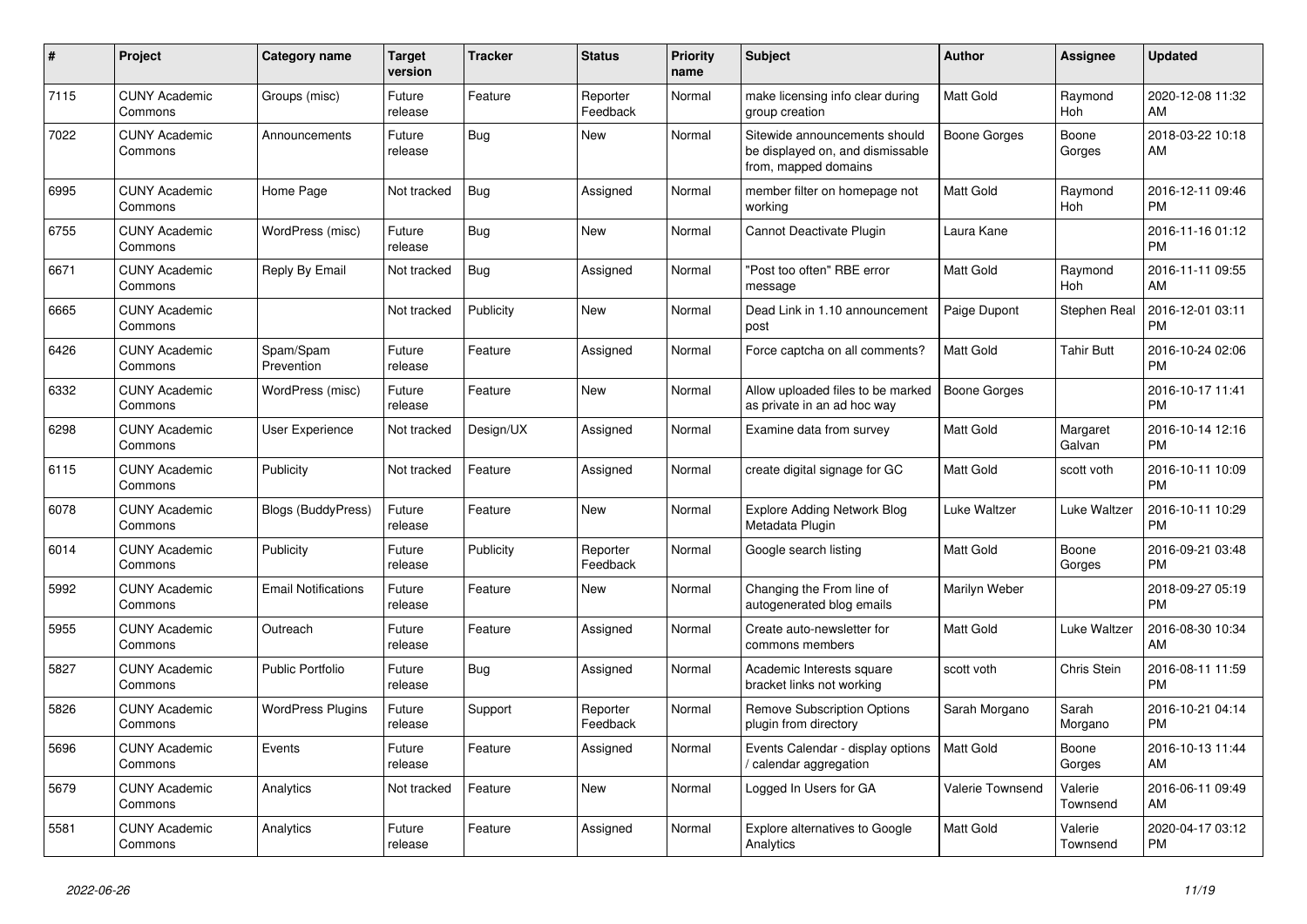| $\#$ | Project                         | <b>Category name</b>   | <b>Target</b><br>version | <b>Tracker</b> | <b>Status</b>        | <b>Priority</b><br>name | <b>Subject</b>                                                     | <b>Author</b>           | <b>Assignee</b>     | <b>Updated</b>                |
|------|---------------------------------|------------------------|--------------------------|----------------|----------------------|-------------------------|--------------------------------------------------------------------|-------------------------|---------------------|-------------------------------|
| 5489 | <b>CUNY Academic</b><br>Commons | Social Paper           | Future<br>release        | Feature        | <b>New</b>           | Normal                  | Asc/desc sorting for Social Paper<br>directories                   | Boone Gorges            |                     | 2016-04-21 10:06<br><b>PM</b> |
| 5488 | <b>CUNY Academic</b><br>Commons | Social Paper           | Future<br>release        | Bug            | <b>New</b>           | Normal                  | Add a "last edited by" field to<br>Social Paper group directories  | Boone Gorges            |                     | 2016-04-21 10:05<br><b>PM</b> |
| 5397 | <b>CUNY Academic</b><br>Commons | Social Paper           | Future<br>release        | Feature        | <b>New</b>           | Normal                  | frustrating to have to<br>enable/disable in SP                     | Marilyn Weber           | Samantha<br>Raddatz | 2016-04-20 03:39<br><b>PM</b> |
| 5317 | <b>CUNY Academic</b><br>Commons | Group Blogs            | Not tracked              | <b>Bug</b>     | Reporter<br>Feedback | Normal                  | Notifications of New Post Didn't<br>Come                           | Luke Waltzer            | Samantha<br>Raddatz | 2016-03-21 10:41<br><b>PM</b> |
| 5316 | <b>CUNY Academic</b><br>Commons | User Experience        | Future<br>release        | Feature        | Assigned             | Normal                  | Prompt user email address<br>updates                               | <b>Matt Gold</b>        | Stephen Real        | 2016-12-21 03:30<br><b>PM</b> |
| 5298 | <b>CUNY Academic</b><br>Commons |                        | Not tracked              | Publicity      | <b>New</b>           | Normal                  | Survey Pop-Up Text                                                 | Samantha Raddatz        | Samantha<br>Raddatz | 2016-03-22 12:27<br><b>PM</b> |
| 5282 | <b>CUNY Academic</b><br>Commons | Social Paper           | Future<br>release        | Bug            | <b>New</b>           | Normal                  | Replying via email directs to<br>paper but not individual comment. | Marilyn Weber           | Raymond<br>Hoh      | 2016-03-02 01:48<br><b>PM</b> |
| 5268 | <b>CUNY Academic</b><br>Commons | Group Forums           | Future<br>release        | <b>Bug</b>     | Assigned             | Normal                  | Long-time to post to multiple<br>groups                            | Luke Waltzer            | Daniel Jones        | 2016-09-07 06:31<br><b>PM</b> |
| 5234 | <b>CUNY Academic</b><br>Commons | Membership             | Future<br>release        | Feature        | Assigned             | Normal                  | Write Unconfirmed patch for WP                                     | <b>Boone Gorges</b>     | Boone<br>Gorges     | 2016-10-24 11:18<br>AM        |
| 5225 | <b>CUNY Academic</b><br>Commons | Registration           | Future<br>release        | Feature        | Assigned             | Normal                  | On-boarding Issues                                                 | Luke Waltzer            | Samantha<br>Raddatz | 2016-02-12 02:58<br><b>PM</b> |
| 5205 | <b>CUNY Academic</b><br>Commons | Social Paper           | Future<br>release        | Feature        | New                  | Normal                  | Social Paper folders                                               | Marilyn Weber           |                     | 2016-02-11 10:24<br><b>PM</b> |
| 5199 | <b>CUNY Academic</b><br>Commons | Social Paper           | Future<br>release        | Feature        | New                  | Normal                  | add tables to the SP editor                                        | Marilyn Weber           |                     | 2016-10-24 11:27<br>AM        |
| 5183 | <b>CUNY Academic</b><br>Commons | Social Paper           | Future<br>release        | Design/UX      | <b>New</b>           | Normal                  | Creating a new paper when<br>viewing an existing paper             | Raffi<br>Khatchadourian | Samantha<br>Raddatz | 2016-02-02 12:09<br><b>PM</b> |
| 5182 | <b>CUNY Academic</b><br>Commons | Social Paper           | Future<br>release        | Design/UX      | <b>New</b>           | Normal                  | "Publishing" a private paper on<br>social paper?                   | Raffi<br>Khatchadourian | Boone<br>Gorges     | 2016-10-13 04:12<br><b>PM</b> |
| 4986 | <b>CUNY Academic</b><br>Commons | ZenDesk                | Not tracked              | Support        | Assigned             | Normal                  | Prepare documentation for<br>Zendesk re web widget                 | <b>Matt Gold</b>        | Samantha<br>Raddatz | 2016-02-25 03:09<br><b>PM</b> |
| 4980 | <b>CUNY Academic</b><br>Commons | Home Page              | Future<br>release        | Feature        | Assigned             | Normal                  | CAC Featured Content -- Adding<br>Randomization                    | <b>Matt Gold</b>        | Boone<br>Gorges     | 2016-12-12 03:01<br><b>PM</b> |
| 4972 | <b>CUNY Academic</b><br>Commons | Analytics              | Not tracked              | Bug            | <b>New</b>           | Normal                  | <b>Newsletter Analytics</b>                                        | Stephen Real            | Matt Gold           | 2015-12-09 12:54<br><b>PM</b> |
| 4903 | <b>CUNY Academic</b><br>Commons | Events                 | Future<br>release        | Design/UX      | Assigned             | Normal                  | Improving visual appearance of<br>event calendars                  | <b>Matt Gold</b>        | Boone<br>Gorges     | 2016-10-13 11:51<br>AM        |
| 4661 | <b>CUNY Academic</b><br>Commons | <b>User Experience</b> | Future<br>release        | <b>Bug</b>     | Assigned             | Normal                  | Simplify Events text                                               | <b>Matt Gold</b>        | Samantha<br>Raddatz | 2015-10-02 09:06<br><b>PM</b> |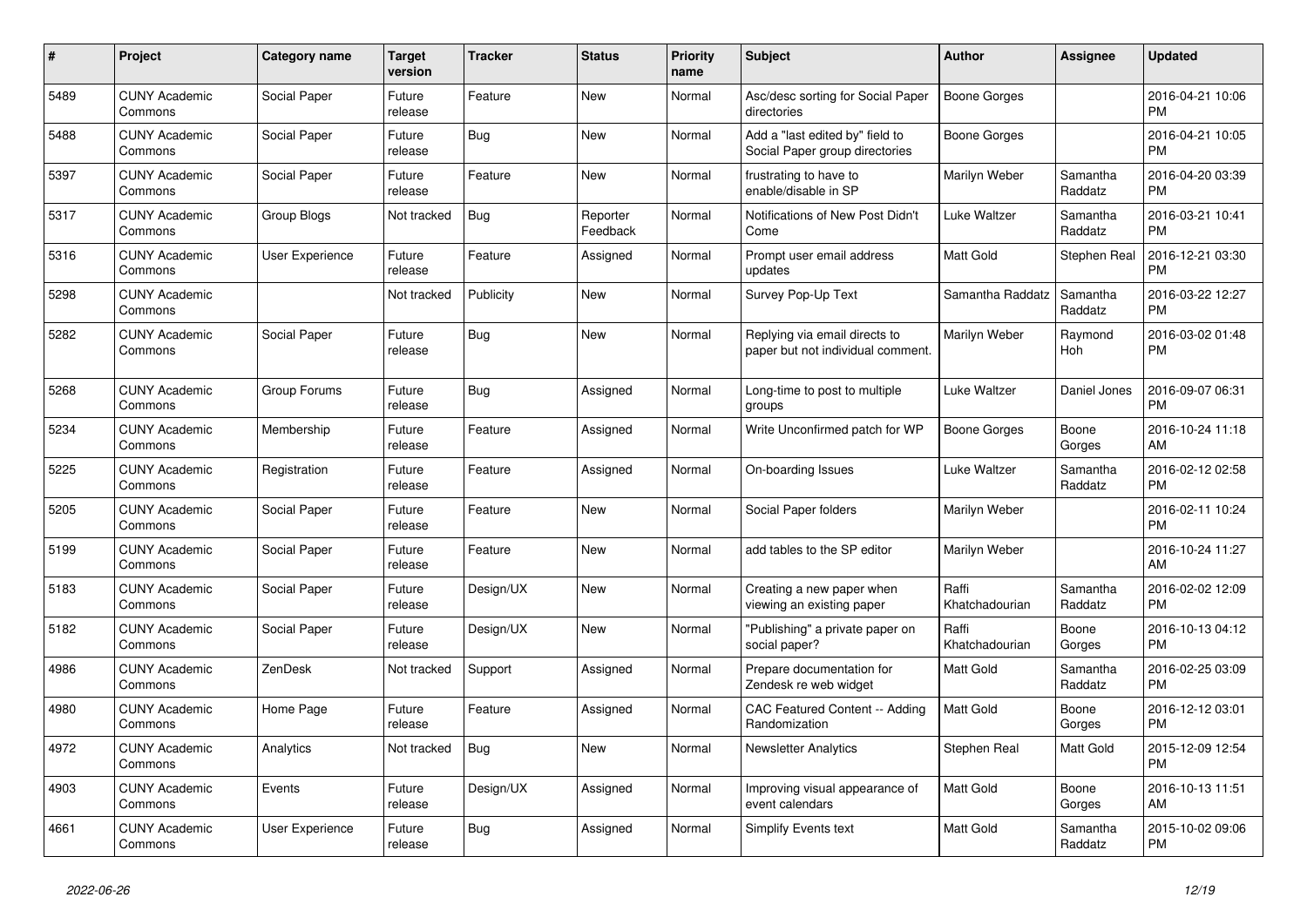| #    | Project                         | <b>Category name</b>     | Target<br>version | <b>Tracker</b> | <b>Status</b> | <b>Priority</b><br>name | <b>Subject</b>                                                                    | <b>Author</b>           | <b>Assignee</b>       | <b>Updated</b>                |
|------|---------------------------------|--------------------------|-------------------|----------------|---------------|-------------------------|-----------------------------------------------------------------------------------|-------------------------|-----------------------|-------------------------------|
| 4635 | <b>CUNY Academic</b><br>Commons | Authentication           | Future<br>release | Feature        | <b>New</b>    | Normal                  | Allow non-WP authentication                                                       | Boone Gorges            | Sonja Leix            | 2019-03-01 02:05<br><b>PM</b> |
| 4622 | <b>CUNY Academic</b><br>Commons | <b>Public Portfolio</b>  | Future<br>release | Design/UX      | New           | Normal                  | <b>Profile Visibility Settings</b>                                                | Samantha Raddatz        | Samantha<br>Raddatz   | 2015-09-21 12:18<br><b>PM</b> |
| 4592 | <b>CUNY Academic</b><br>Commons | Events                   | Future<br>release | Design/UX      | New           | Normal                  | Event Creation - Venue Dropdown<br>Slow                                           | Samantha Raddatz        | Boone<br>Gorges       | 2015-09-14 04:56<br><b>PM</b> |
| 4481 | <b>CUNY Academic</b><br>Commons | Events                   | Future<br>release | Feature        | <b>New</b>    | Normal                  | Group admins/mods should have<br>the ability to unlink an event from<br>the group | Boone Gorges            | Boone<br>Gorges       | 2017-04-24 03:53<br><b>PM</b> |
| 4438 | <b>CUNY Academic</b><br>Commons | Events                   | Future<br>release | Bug            | Assigned      | Normal                  | Events Calendar - Export<br><b>Recurring Events</b>                               | scott voth              | Daniel Jones          | 2016-05-23 04:25<br><b>PM</b> |
| 4404 | <b>CUNY Academic</b><br>Commons | <b>Public Portfolio</b>  | Future<br>release | Design/UX      | Assigned      | Normal                  | Change color of permissions info<br>on portfolio editing interface                | Matt Gold               | Samantha<br>Raddatz   | 2015-08-11 05:28<br><b>PM</b> |
| 4388 | <b>CUNY Academic</b><br>Commons | WordPress (misc)         | Future<br>release | Bug            | Assigned      | Normal                  | Repeated request for<br>authentication.                                           | Alice.Lynn<br>McMichael | Raymond<br><b>Hoh</b> | 2015-08-11 07:35<br><b>PM</b> |
| 4253 | <b>CUNY Academic</b><br>Commons | <b>Public Portfolio</b>  | Future<br>release | Design/UX      | <b>New</b>    | Normal                  | Encourage users to add portfolio<br>content                                       | Samantha Raddatz        | Samantha<br>Raddatz   | 2015-07-07 11:32<br>AM        |
| 4238 | <b>CUNY Academic</b><br>Commons | Events                   | Future<br>release | Feature        | Assigned      | Normal                  | Copy Events to Other Groups?                                                      | Matt Gold               | Boone<br>Gorges       | 2015-07-02 10:08<br>AM        |
| 4235 | <b>CUNY Academic</b><br>Commons |                          | Not tracked       | Design/UX      | Assigned      | Normal                  | Explore user experience around<br>comments on forum topics vs<br>docs             | Matt Gold               | Samantha<br>Raddatz   | 2015-07-21 10:23<br>AM        |
| 4226 | <b>CUNY Academic</b><br>Commons | <b>BuddyPress Docs</b>   | Future<br>release | Design/UX      | <b>New</b>    | Normal                  | Add option to connect a Doc with<br>a Group                                       | Samantha Raddatz        | Samantha<br>Raddatz   | 2015-09-09 04:08<br><b>PM</b> |
| 4225 | <b>CUNY Academic</b><br>Commons | DiRT Integration         | Future<br>release | Design/UX      | <b>New</b>    | Normal                  | Add information to DIRT page (in<br>Create a Group)                               | Samantha Raddatz        | Matt Gold             | 2015-06-26 03:14<br><b>PM</b> |
| 4222 | <b>CUNY Academic</b><br>Commons | <b>User Experience</b>   | Future<br>release | Design/UX      | <b>New</b>    | Normal                  | Add information to 'Delete<br>Account' page                                       | Samantha Raddatz        | scott voth            | 2015-06-26 11:35<br>AM        |
| 4221 | <b>CUNY Academic</b><br>Commons | Group Forums             | Future<br>release | Design/UX      | Assigned      | Normal                  | Add 'Number of Posts' display<br>option to Forum page                             | Samantha Raddatz        | Samantha<br>Raddatz   | 2015-06-26 02:21<br><b>PM</b> |
| 4070 | <b>CUNY Academic</b><br>Commons | Analytics                | Not tracked       | Support        | Assigned      | Normal                  | Request for JITP site analytics                                                   | <b>Matt Gold</b>        | Seth Persons          | 2016-02-23 03:09<br><b>PM</b> |
| 4053 | <b>CUNY Academic</b><br>Commons | Events                   | Future<br>release | Feature        | Assigned      | Normal                  | Create new tab for past events                                                    | Matt Gold               | Boone<br>Gorges       | 2015-05-12 02:10<br><b>PM</b> |
| 4027 | <b>CUNY Academic</b><br>Commons | Commons In A Box         | Not tracked       | Design/UX      | Assigned      | Normal                  | Usability review of CBOX update<br>procedures                                     | <b>Matt Gold</b>        | Samantha<br>Raddatz   | 2015-05-11 06:36<br>PM        |
| 3939 | <b>CUNY Academic</b><br>Commons | <b>WordPress Plugins</b> | Future<br>release | Bug            | Hold          | Normal                  | Activity stream support for<br>Co-Authors Plus plugin                             | Raymond Hoh             | Raymond<br>Hoh        | 2015-11-09 06:13<br><b>PM</b> |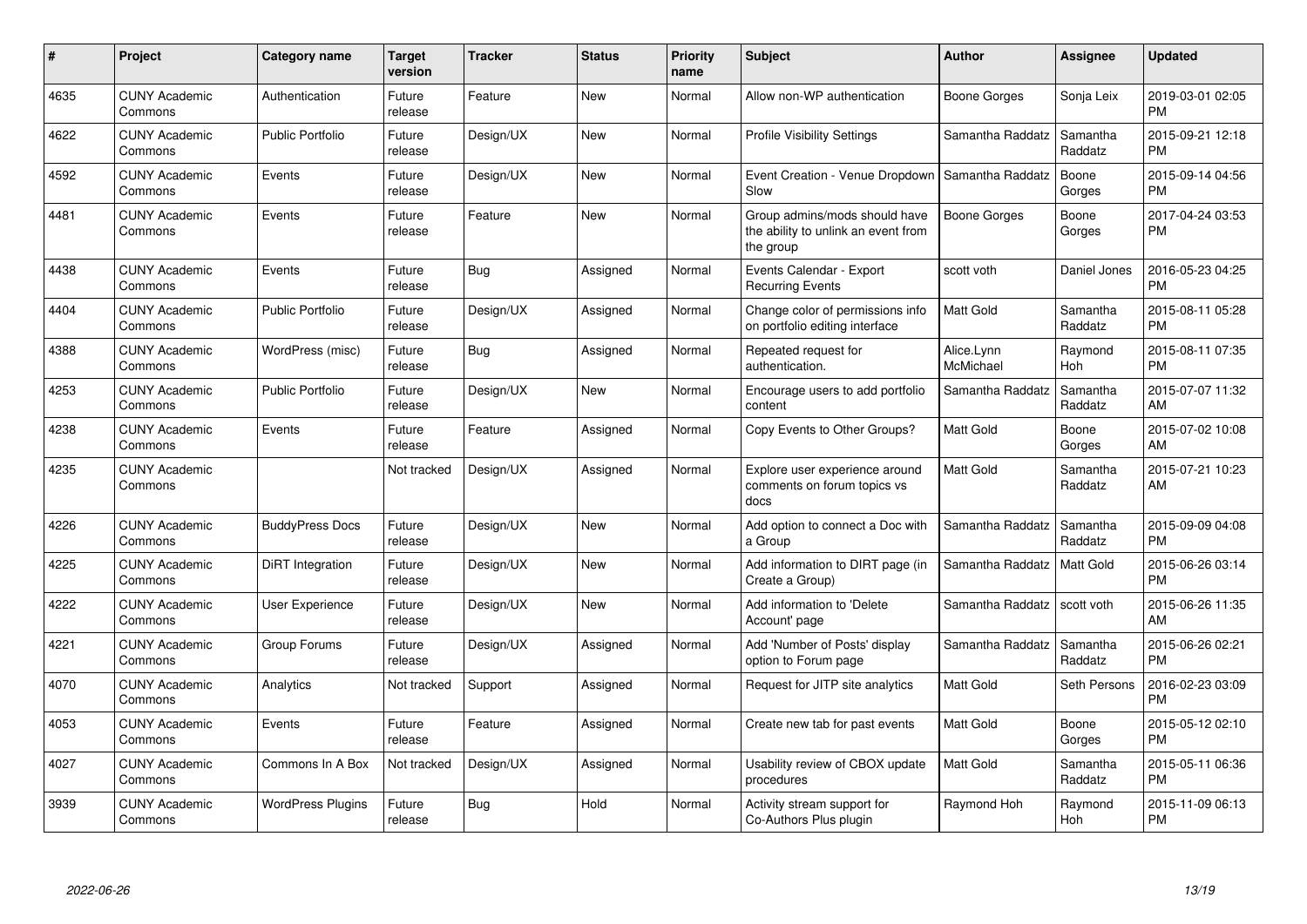| #    | <b>Project</b>                  | <b>Category name</b>     | <b>Target</b><br>version | <b>Tracker</b> | <b>Status</b> | <b>Priority</b><br>name | <b>Subject</b>                                                                | <b>Author</b>      | <b>Assignee</b>       | <b>Updated</b>                |
|------|---------------------------------|--------------------------|--------------------------|----------------|---------------|-------------------------|-------------------------------------------------------------------------------|--------------------|-----------------------|-------------------------------|
| 3770 | <b>CUNY Academic</b><br>Commons | <b>Public Portfolio</b>  | Future<br>release        | Feature        | Assigned      | Normal                  | Improve Layout/Formatting of<br>Positions Area on Public<br><b>Portfolios</b> | <b>Matt Gold</b>   | Chris Stein           | 2015-04-01 09:17<br><b>PM</b> |
| 3768 | <b>CUNY Academic</b><br>Commons | <b>Public Portfolio</b>  | Future<br>release        | Feature        | Assigned      | Normal                  | Institutions/Past positions on<br>public portfolios                           | Matt Gold          | Boone<br>Gorges       | 2018-04-23 10:44<br>AM        |
| 3759 | <b>CUNY Academic</b><br>Commons | WordPress (misc)         | Future<br>release        | Feature        | Assigned      | Normal                  | Review Interface for Adding Users   Matt Gold<br>to Blogs                     |                    | Boone<br>Gorges       | 2015-03-24 05:52<br><b>PM</b> |
| 3691 | <b>CUNY Academic</b><br>Commons | <b>WordPress Plugins</b> | Future<br>release        | <b>Bug</b>     | <b>New</b>    | Normal                  | <b>WPMU Domain Mapping</b><br>Debugging on cdev                               | Raymond Hoh        | Matt Gold             | 2014-12-12 09:04<br>AM        |
| 3662 | <b>CUNY Academic</b><br>Commons | <b>SEO</b>               | Future<br>release        | Feature        | Assigned      | Normal                  | Duplicate Content/SEO/Google<br>issues                                        | Matt Gold          | Raymond<br><b>Hoh</b> | 2015-04-13 04:37<br><b>PM</b> |
| 3657 | <b>CUNY Academic</b><br>Commons | WordPress (misc)         | Not tracked              | Feature        | <b>New</b>    | Normal                  | Create alert for GC email<br>addresses                                        | Matt Gold          | Matt Gold             | 2016-04-14 11:29<br><b>PM</b> |
| 3580 | <b>CUNY Academic</b><br>Commons | Group Blogs              | Future<br>release        | Feature        | <b>New</b>    | Normal                  | Multiple blogs per group                                                      | Boone Gorges       | Boone<br>Gorges       | 2018-02-20 02:02<br><b>PM</b> |
| 3577 | <b>CUNY Academic</b><br>Commons | My Commons               | Future<br>release        | Design/UX      | Assigned      | Normal                  | Replies to items in My Commons                                                | <b>Matt Gold</b>   | Raymond<br>Hoh        | 2015-04-09 05:19<br><b>PM</b> |
| 3565 | <b>CUNY Academic</b><br>Commons | My Commons               | Not tracked              | Documentation  | <b>New</b>    | Normal                  | Load Newest inconsistencies                                                   | <b>Chris Stein</b> | scott voth            | 2015-11-09 01:16<br><b>PM</b> |
| 3536 | <b>CUNY Academic</b><br>Commons | My Commons               | Future<br>release        | Feature        | Assigned      | Normal                  | Infinite Scroll on My Commons<br>page                                         | <b>Matt Gold</b>   | Raymond<br>Hoh        | 2015-04-13 04:42<br><b>PM</b> |
| 3524 | <b>CUNY Academic</b><br>Commons | Documentation            | Not tracked              | Documentation  | Assigned      | Normal                  | Post describing all you can do<br>when starting up a new<br>blog/group        | Matt Gold          | scott voth            | 2014-10-04 12:56<br><b>PM</b> |
| 3517 | <b>CUNY Academic</b><br>Commons | My Commons               | Future<br>release        | Feature        | Assigned      | Normal                  | Mute/Unmute My Commons<br>updates                                             | Matt Gold          | Raymond<br>Hoh        | 2015-11-09 01:19<br><b>PM</b> |
| 3511 | <b>CUNY Academic</b><br>Commons | Publicity                | 1.7                      | Publicity      | Assigned      | Normal                  | Social media for 1.7                                                          | Micki Kaufman      | Sarah<br>Morgano      | 2014-10-14 03:32<br><b>PM</b> |
| 3510 | <b>CUNY Academic</b><br>Commons | Publicity                | 1.7                      | Publicity      | Assigned      | Normal                  | Post on the News Blog re: 'My<br>Commons'                                     | Micki Kaufman      | Sarah<br>Morgano      | 2014-10-15 11:18<br>AM        |
| 3509 | <b>CUNY Academic</b><br>Commons | Publicity                | 1.7                      | Publicity      | New           | Normal                  | Create 1.7 digital signage imagery   Micki Kaufman                            |                    | Marilyn<br>Weber      | 2014-10-01 12:40<br><b>PM</b> |
| 3506 | <b>CUNY Academic</b><br>Commons | Publicity                | 1.7                      | Publicity      | <b>New</b>    | Normal                  | Prepare 1.7 email messaging                                                   | Micki Kaufman      | Micki<br>Kaufman      | 2014-10-01 12:36<br><b>PM</b> |
| 3492 | <b>CUNY Academic</b><br>Commons | <b>WordPress Themes</b>  | Future<br>release        | Support        | Assigned      | Normal                  | Add CBOX theme to the<br>Commons                                              | scott voth         | Raymond<br>Hoh        | 2014-10-08 05:55<br><b>PM</b> |
| 3475 | <b>CUNY Academic</b><br>Commons | Events                   | Future<br>release        | Feature        | Assigned      | Normal                  | Request to add plugin to<br>streamline room<br>booking/appointment booking    | Naomi Barrettara   | Boone<br>Gorges       | 2014-12-01 05:14<br><b>PM</b> |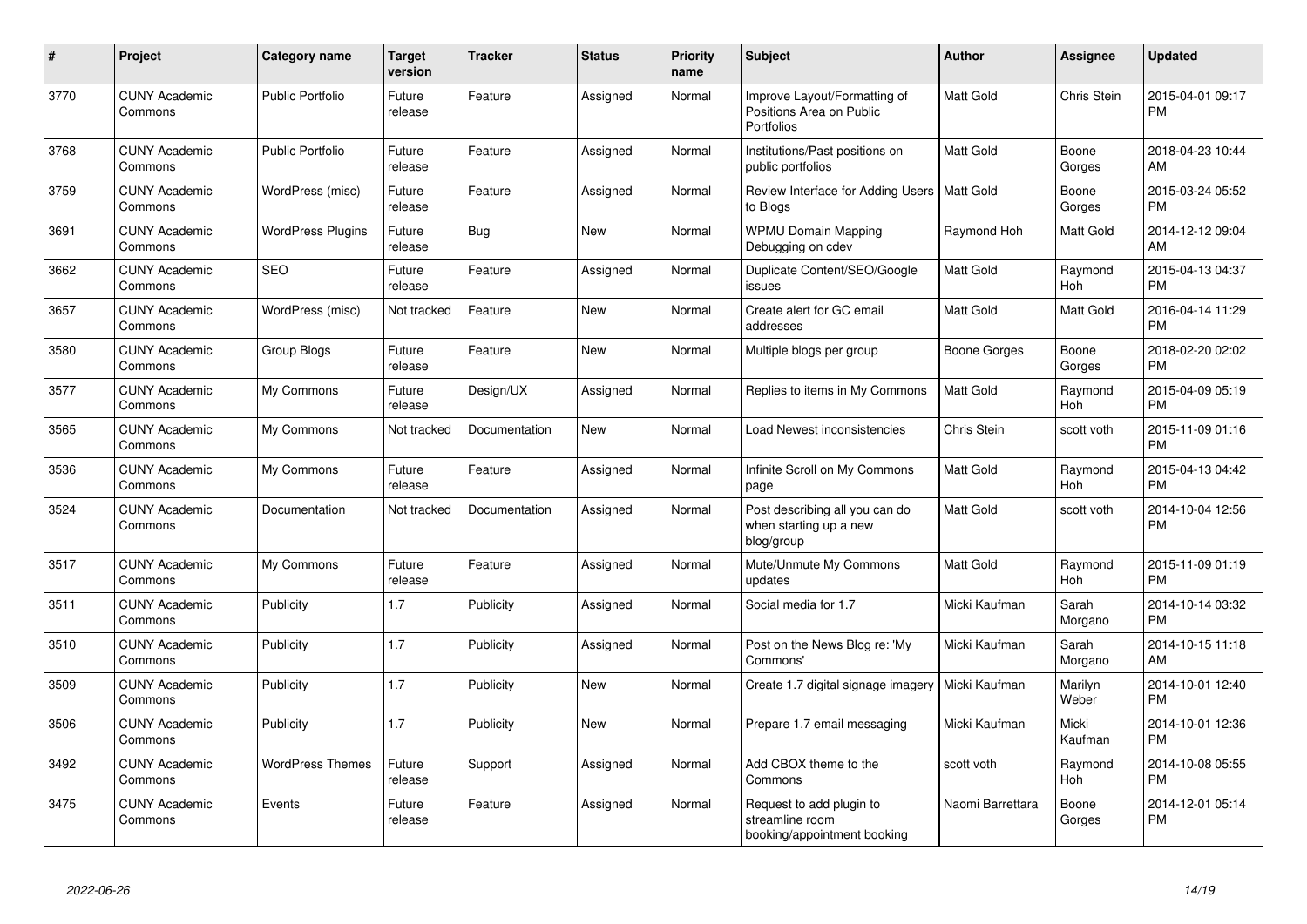| #    | Project                         | <b>Category name</b>    | <b>Target</b><br>version | <b>Tracker</b> | <b>Status</b>       | <b>Priority</b><br>name | Subject                                                                                        | Author              | <b>Assignee</b>     | <b>Updated</b>                |
|------|---------------------------------|-------------------------|--------------------------|----------------|---------------------|-------------------------|------------------------------------------------------------------------------------------------|---------------------|---------------------|-------------------------------|
| 3473 | <b>CUNY Academic</b><br>Commons | User Experience         | Future<br>release        | Feature        | Assigned            | Normal                  | Commons profile: Add help info<br>about "Positions" replacing "title"                          | Keith Miyake        | Samantha<br>Raddatz | 2015-11-09 02:28<br><b>PM</b> |
| 3458 | <b>CUNY Academic</b><br>Commons | Groups (misc)           | Future<br>release        | Feature        | Assigned            | Normal                  | Filter Members of Group by<br>Campus                                                           | Michael Smith       | Samantha<br>Raddatz | 2014-09-26 08:32<br><b>PM</b> |
| 3419 | <b>CUNY Academic</b><br>Commons | Group Invitations       | 1.6.14                   | <b>Bug</b>     | Testing<br>Required | Normal                  | Neatening the display of<br>messages on group requests                                         | Matt Gold           | Boone<br>Gorges     | 2014-09-01 09:29<br><b>PM</b> |
| 3369 | <b>CUNY Academic</b><br>Commons | Reply By Email          | Not tracked              | Outreach       | Hold                | Normal                  | Release reply by email to WP<br>plugin directory                                               | <b>Matt Gold</b>    | Raymond<br>Hoh      | 2016-03-01 12:46<br><b>PM</b> |
| 3330 | <b>CUNY Academic</b><br>Commons | My Commons              | Future<br>release        | Feature        | Assigned            | Normal                  | 'Commons Information" tool                                                                     | <b>Boone Gorges</b> | Chris Stein         | 2014-09-22 08:46<br><b>PM</b> |
| 3308 | <b>CUNY Academic</b><br>Commons | Group Invitations       | Future<br>release        | Feature        | Assigned            | Normal                  | Allow members to rescind group<br>invitations                                                  | <b>Matt Gold</b>    | Boone<br>Gorges     | 2015-04-01 08:53<br><b>PM</b> |
| 3220 | <b>CUNY Academic</b><br>Commons | <b>Public Portfolio</b> | Future<br>release        | Feature        | Assigned            | Normal                  | Add indent/outdent option to<br>Formatting Buttons on Profile<br>Page                          | Matt Gold           | Boone<br>Gorges     | 2014-05-21 10:39<br><b>PM</b> |
| 3193 | <b>CUNY Academic</b><br>Commons | Group Forums            | Future<br>release        | Feature        | Assigned            | Normal                  | bbPress 2.x dynamic roles and<br><b>RBE</b>                                                    | <b>Boone Gorges</b> | Boone<br>Gorges     | 2014-09-30 01:30<br><b>PM</b> |
| 3192 | <b>CUNY Academic</b><br>Commons | Group Forums            | Future<br>release        | Feature        | Assigned            | Normal                  | Customizable forum views for<br>bbPress 2.x group forums                                       | <b>Boone Gorges</b> | Raymond<br>Hoh      | 2015-11-09 12:47<br><b>PM</b> |
| 3090 | <b>CUNY Academic</b><br>Commons | Twitter page            | Future<br>release        | Feature        | Assigned            | Normal                  | Prevent Retweets from showing<br>up on Commons twitter page                                    | <b>Matt Gold</b>    | <b>Tahir Butt</b>   | 2016-10-24 11:31<br>AM        |
| 3059 | <b>CUNY Academic</b><br>Commons | Group Forums            | Future<br>release        | Design/UX      | New                 | Normal                  | Forum Post Permissable Content<br><b>Explanatory Text</b>                                      | Chris Stein         | Chris Stein         | 2015-04-02 11:27<br>AM        |
| 3042 | CUNY Academic<br>Commons        | <b>Public Portfolio</b> | Future<br>release        | Feature        | Assigned            | Normal                  | Browsing member interests                                                                      | Matt Gold           | Boone<br>Gorges     | 2015-03-21 09:04<br><b>PM</b> |
| 3002 | <b>CUNY Academic</b><br>Commons | Search                  | Future<br>release        | Feature        | Assigned            | Normal                  | Overhaul CAC search by using<br>external search appliance                                      | <b>Boone Gorges</b> | Boone<br>Gorges     | 2020-07-15 03:05<br><b>PM</b> |
| 2881 | <b>CUNY Academic</b><br>Commons | <b>Public Portfolio</b> | Future<br>release        | Feature        | Assigned            | Normal                  | Redesign the UX for Profiles                                                                   | Chris Stein         | Chris Stein         | 2016-10-13 12:45<br><b>PM</b> |
| 2832 | <b>CUNY Academic</b><br>Commons | <b>Public Portfolio</b> | Future<br>release        | Feature        | Assigned            | Normal                  | Improve interface for (not)<br>auto-linking profile fields                                     | <b>Boone Gorges</b> | Chris Stein         | 2015-01-05 08:52<br><b>PM</b> |
| 2754 | <b>CUNY Academic</b><br>Commons | Design                  | Future<br>release        | Feature        | Assigned            | Normal                  | Determine strategy for CAC logo<br>handling in top header                                      | Micki Kaufman       | Chris Stein         | 2015-01-05 08:53<br><b>PM</b> |
| 2753 | <b>CUNY Academic</b><br>Commons | Public Portfolio        | Future<br>release        | Feature        | New                 | Normal                  | Create actual actual tagification in   Micki Kaufman<br>academic interests and other<br>fields |                     | Boone<br>Gorges     | 2015-01-05 08:52<br>PM        |
| 2666 | <b>CUNY Academic</b><br>Commons | About page              | Not tracked              | Documentation  | Assigned            | Normal                  | <b>Update About Text</b>                                                                       | Chris Stein         | Luke Waltzer        | 2016-03-04 11:19<br>AM        |
| 2612 | <b>CUNY Academic</b><br>Commons |                         | Not tracked              | Publicity      | Assigned            | Normal                  | Pinterest site for the Commons                                                                 | local admin         | Sarah<br>Morgano    | 2016-03-04 11:19<br>AM        |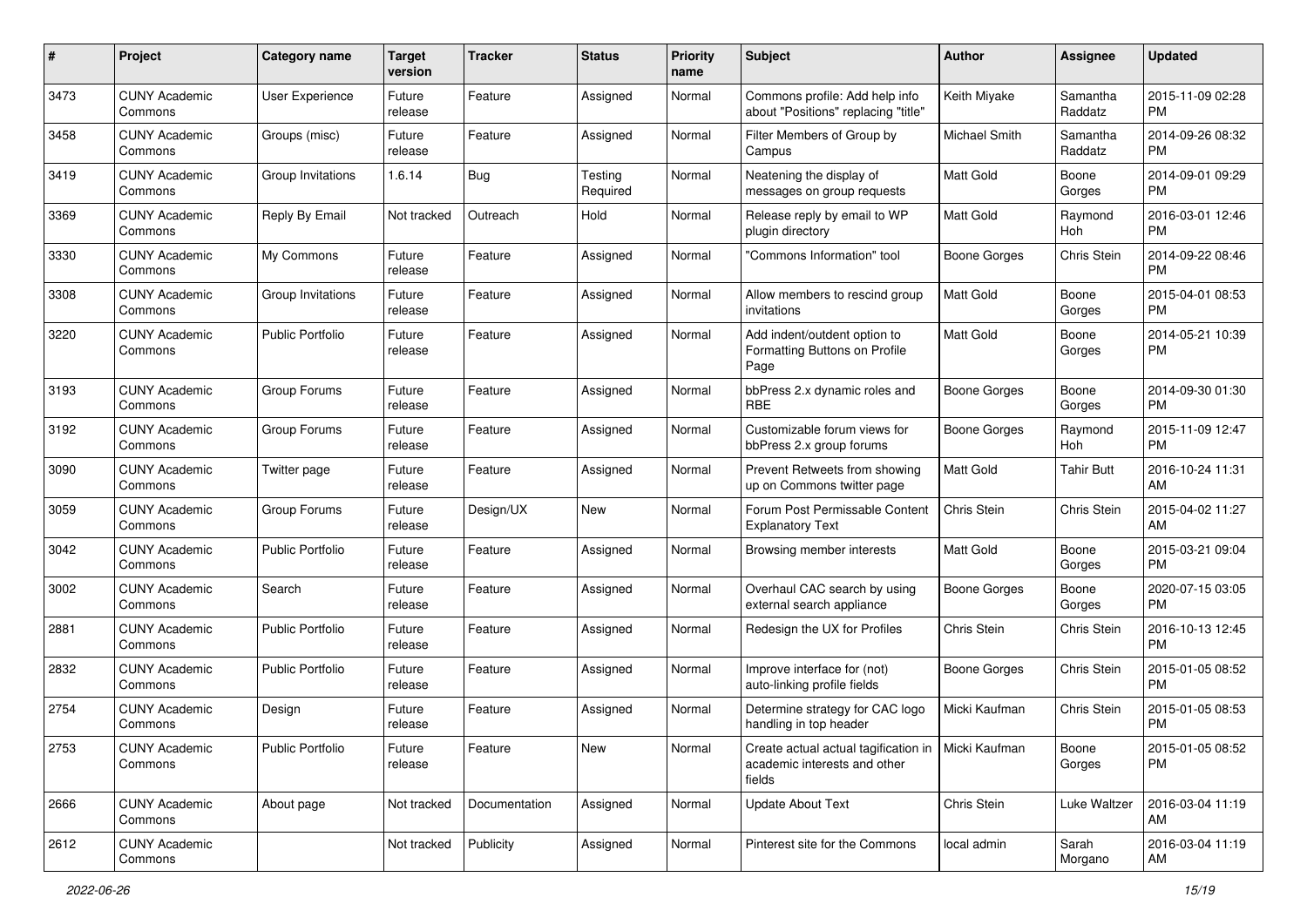| #    | Project                         | <b>Category name</b>     | <b>Target</b><br>version | <b>Tracker</b> | <b>Status</b>        | <b>Priority</b><br>name | Subject                                                                            | Author              | <b>Assignee</b>     | <b>Updated</b>                |
|------|---------------------------------|--------------------------|--------------------------|----------------|----------------------|-------------------------|------------------------------------------------------------------------------------|---------------------|---------------------|-------------------------------|
| 2574 | <b>NYCDH Community</b><br>Site  |                          |                          | Feature        | Assigned             | Normal                  | Add Way to Upload Files to<br>Groups                                               | <b>Mark Newton</b>  | Raymond<br>Hoh      | 2013-05-18 07:46<br>PM        |
| 2573 | <b>NYCDH Community</b><br>Site  |                          |                          | Feature        | Reporter<br>Feedback | Normal                  | Add dh nyc twitter list feed to site                                               | <b>Mark Newton</b>  | Matt Gold           | 2013-05-16 11:42<br><b>PM</b> |
| 2571 | <b>NYCDH Community</b><br>Site  |                          |                          | Feature        | Assigned             | Normal                  | Add Google custom search box to<br>homepage                                        | <b>Mark Newton</b>  | Raymond<br>Hoh      | 2013-05-18 07:49<br><b>PM</b> |
| 2523 | <b>CUNY Academic</b><br>Commons | <b>BuddyPress Docs</b>   | Future<br>release        | Feature        | Assigned             | Normal                  | Allow Users to Upload Images to<br><b>BP</b> Docs                                  | <b>Matt Gold</b>    | Boone<br>Gorges     | 2015-11-09 06:14<br>PM        |
| 2175 | <b>CUNY Academic</b><br>Commons | WordPress (misc)         | Not tracked              | Support        | Assigned             | Normal                  | Subscibe 2 vs. Jetpack<br>subscription options                                     | local admin         | Matt Gold           | 2016-01-26 04:58<br><b>PM</b> |
| 2167 | <b>CUNY Academic</b><br>Commons | WordPress (misc)         | Future<br>release        | Bug            | Assigned             | Normal                  | <b>CAC-Livestream Plugin Issues</b>                                                | Michael Smith       | Dominic<br>Giglio   | 2015-01-02 03:06<br><b>PM</b> |
| 1888 | <b>CUNY Academic</b><br>Commons | Home Page                | Future<br>release        | Feature        | Assigned             | Normal                  | Refactor BP MPO Activity Filter to<br>support proper pagination                    | Sarah Morgano       | Boone<br>Gorges     | 2014-05-01 07:11<br>PM        |
| 1744 | <b>CUNY Academic</b><br>Commons | <b>BuddyPress Docs</b>   | Future<br>release        | Feature        | Assigned             | Normal                  | Spreadsheet-style Docs                                                             | <b>Boone Gorges</b> | Boone<br>Gorges     | 2015-11-09 06:13<br>PM        |
| 1544 | <b>CUNY Academic</b><br>Commons | Groups (misc)            | Future<br>release        | Feature        | Reporter<br>Feedback | Normal                  | Group Filtering and Sorting                                                        | Matt Gold           | Chris Stein         | 2019-03-01 02:25<br><b>PM</b> |
| 1508 | <b>CUNY Academic</b><br>Commons | WordPress (misc)         | Future<br>release        | Feature        | Assigned             | Normal                  | Share login cookies across<br>mapped domains                                       | Boone Gorges        | Boone<br>Gorges     | 2012-07-02 12:12<br><b>PM</b> |
| 1460 | <b>CUNY Academic</b><br>Commons | Analytics                | Future<br>release        | Feature        | Assigned             | Normal                  | Update System Report                                                               | <b>Brian Foote</b>  | Boone<br>Gorges     | 2015-11-09 06:13<br><b>PM</b> |
| 1422 | <b>CUNY Academic</b><br>Commons | <b>BuddyPress Docs</b>   | Future<br>release        | Feature        | Assigned             | Normal                  | Make "created Doc" activity icons<br>non-mini                                      | <b>Boone Gorges</b> | Boone<br>Gorges     | 2015-11-09 05:48<br><b>PM</b> |
| 1105 | <b>CUNY Academic</b><br>Commons | WordPress (misc)         | Future<br>release        | Feature        | Assigned             | Normal                  | Rephrase Blog Privacy Options                                                      | Matt Gold           | Samantha<br>Raddatz | 2015-11-09 06:19<br><b>PM</b> |
| 860  | <b>CUNY Academic</b><br>Commons | Design                   | Future<br>release        | Design/UX      | Assigned             | Normal                  | <b>Standardize Button Treatment</b><br>Across the Commons                          | Chris Stein         | Chris Stein         | 2014-05-01 09:45<br>AM        |
| 658  | <b>CUNY Academic</b><br>Commons | <b>WordPress Plugins</b> | Future<br>release        | Feature        | Assigned             | Normal                  | Rebulid Sitewide Tag Suggestion                                                    | Matt Gold           | Boone<br>Gorges     | 2015-01-05 08:47<br>PM        |
| 653  | <b>CUNY Academic</b><br>Commons | Group Blogs              | Future<br>release        | Feature        | Assigned             | Normal                  | Redesign Integration of Groups<br>and Blogs                                        | <b>Matt Gold</b>    | Samantha<br>Raddatz | 2015-11-09 05:40<br><b>PM</b> |
| 636  | <b>CUNY Academic</b><br>Commons | WordPress (misc)         | Not tracked              | Support        | Assigned             | Normal                  | Create Lynda.com-like Table of<br>Contents for Prospective Tutorial<br>Screencasts | <b>Matt Gold</b>    | scott voth          | 2016-02-23 03:12<br>PM        |
| 635  | <b>CUNY Academic</b><br>Commons | BuddyPress (misc)        | Future<br>release        | Feature        | Assigned             | Normal                  | Big Blue Button -<br>Videoconferencing in Groups and<br>Blogs                      | Matt Gold           | Boone<br>Gorges     | 2011-03-14 03:24<br><b>PM</b> |
| 618  | <b>CUNY Academic</b><br>Commons | <b>BuddyPress Docs</b>   | Future<br>release        | Feature        | Assigned             | Normal                  | BuddyPress Docs: export formats                                                    | Boone Gorges        | Boone<br>Gorges     | 2015-11-09 05:38<br><b>PM</b> |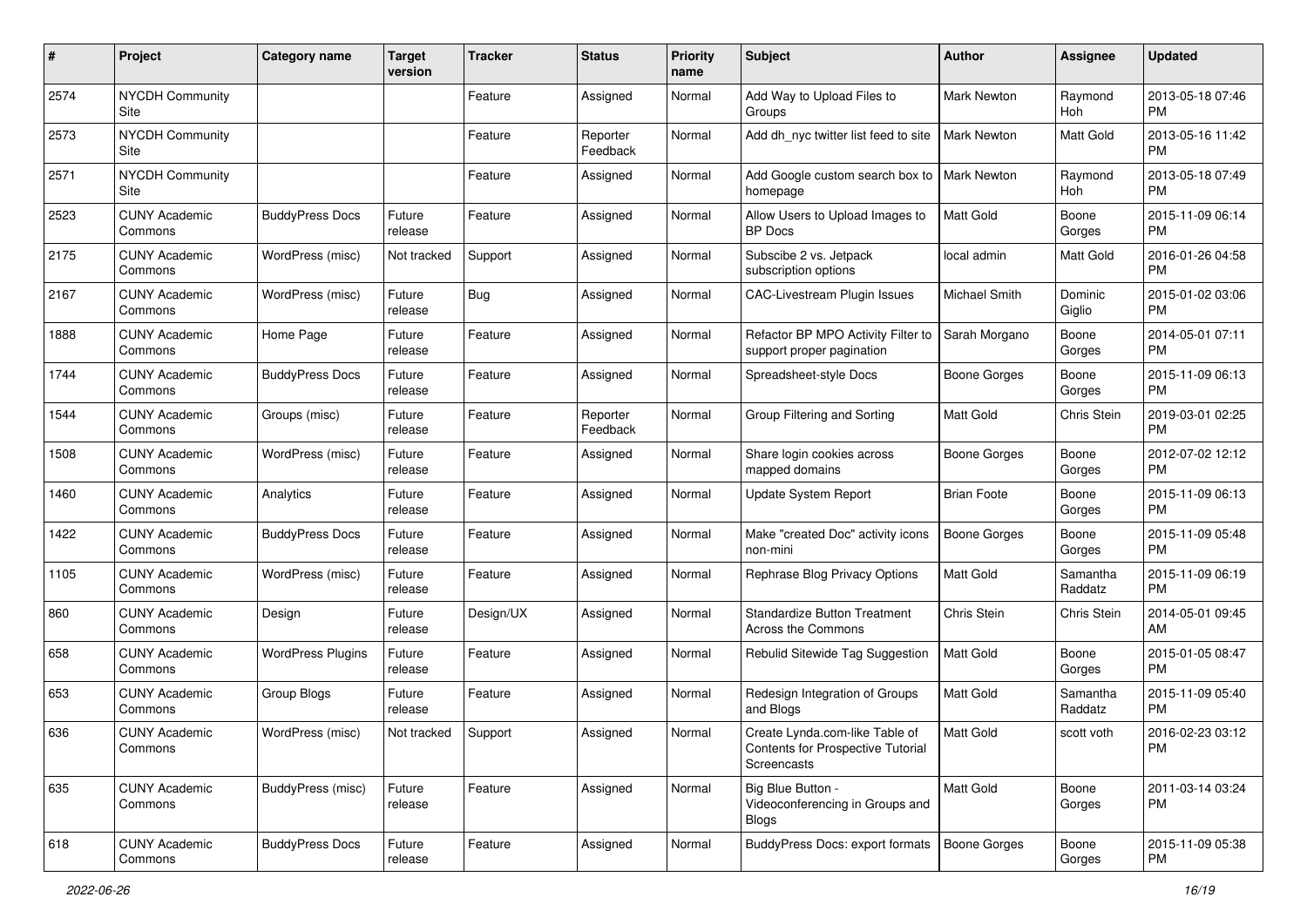| $\pmb{\#}$ | <b>Project</b>                  | Category name              | <b>Target</b><br>version | <b>Tracker</b> | <b>Status</b>        | <b>Priority</b><br>name | <b>Subject</b>                                                                                  | <b>Author</b>           | <b>Assignee</b>       | <b>Updated</b>                |
|------------|---------------------------------|----------------------------|--------------------------|----------------|----------------------|-------------------------|-------------------------------------------------------------------------------------------------|-------------------------|-----------------------|-------------------------------|
| 599        | <b>CUNY Academic</b><br>Commons | BuddyPress (misc)          | Future<br>release        | Feature        | Assigned             | Normal                  | Consider adding rating plugins for<br><b>BuddyPress/BBPress</b>                                 | <b>Matt Gold</b>        | Boone<br>Gorges       | 2011-08-22 06:50<br><b>PM</b> |
| 585        | <b>CUNY Academic</b><br>Commons | Group Forums               | Future<br>release        | Feature        | Assigned             | Normal                  | Merge Forum Topics                                                                              | Sarah Morgano           | Boone<br>Gorges       | 2011-07-06 04:11<br><b>PM</b> |
| 554        | <b>CUNY Academic</b><br>Commons | BuddyPress (misc)          | Future<br>release        | Feature        | Assigned             | Normal                  | Add Trackback notifications to<br>site-wide activity feed                                       | Matt Gold               | Boone<br>Gorges       | 2015-11-09 06:19<br><b>PM</b> |
| 500        | <b>CUNY Academic</b><br>Commons | BuddyPress (misc)          | Future<br>release        | Feature        | Assigned             | Normal                  | <b>Export Group Data</b>                                                                        | Matt Gold               | Boone<br>Gorges       | 2010-12-19 12:09<br><b>PM</b> |
| 497        | <b>CUNY Academic</b><br>Commons | <b>WordPress Plugins</b>   | Future<br>release        | Feature        | Assigned             | Normal                  | Drag and Drop Ordering on<br><b>Gallery Post Plugin</b>                                         | <b>Matt Gold</b>        | Ron Rennick           | 2015-11-09 06:18<br><b>PM</b> |
| 481        | <b>CUNY Academic</b><br>Commons | Groups (misc)              | Future<br>release        | Feature        | Assigned             | Normal                  | ability to archive inactive groups<br>and blogs                                                 | Michael Mandiberg       | Samantha<br>Raddatz   | 2015-11-09 05:56<br><b>PM</b> |
| 435        | <b>CUNY Academic</b><br>Commons | BuddyPress (misc)          | Future<br>release        | Feature        | Assigned             | Normal                  | Include Avatar Images in Forum<br><b>Post Notification Emails</b>                               | Matt Gold               | Boone<br>Gorges       | 2010-12-08 12:40<br><b>PM</b> |
| 412        | <b>CUNY Academic</b><br>Commons | <b>WordPress Themes</b>    | Future<br>release        | Feature        | Assigned             | Normal                  | <b>Featured Themes</b>                                                                          | <b>Matt Gold</b>        | Dominic<br>Giglio     | 2015-01-05 08:44<br><b>PM</b> |
| 377        | <b>CUNY Academic</b><br>Commons | BuddyPress (misc)          | Future<br>release        | Feature        | Assigned             | Normal                  | Like buttons                                                                                    | Matt Gold               | Boone<br>Gorges       | 2010-11-16 05:13<br><b>PM</b> |
| 365        | <b>CUNY Academic</b><br>Commons | WordPress (misc)           | Future<br>release        | Feature        | Assigned             | Normal                  | <b>Create Mouseover Tooltips</b><br>throughout Site                                             | Matt Gold               | Chris Stein           | 2015-11-09 06:18<br><b>PM</b> |
| 364        | <b>CUNY Academic</b><br>Commons | <b>WordPress Plugins</b>   | Future<br>release        | Feature        | <b>New</b>           | Normal                  | <b>Bulletin Board</b>                                                                           | <b>Matt Gold</b>        |                       | 2015-01-05 08:50<br><b>PM</b> |
| 308        | <b>CUNY Academic</b><br>Commons | Registration               | Future<br>release        | Feature        | New                  | Normal                  | Group recommendations for<br>signup process                                                     | Boone Gorges            | Samantha<br>Raddatz   | 2015-11-09 05:07<br><b>PM</b> |
| 287        | <b>CUNY Academic</b><br>Commons | WordPress (misc)           | Future<br>release        | Feature        | Assigned             | Normal                  | Create troubleshooting tool for<br>account sign-up                                              | <b>Matt Gold</b>        | Boone<br>Gorges       | 2015-11-09 06:17<br><b>PM</b> |
| 13912      | <b>CUNY Academic</b><br>Commons |                            | Not tracked              | Feature        | Hold                 | Low                     | posting "missed schedule"                                                                       | Marilyn Weber           |                       | 2021-02-23 10:46<br>AM        |
| 11971      | <b>CUNY Academic</b><br>Commons | <b>Email Notifications</b> | Future<br>release        | <b>Bug</b>     | Reporter<br>Feedback | Low                     | Pictures obscured in emailed post<br>notifications                                              | Marilyn Weber           | Raymond<br>Hoh        | 2019-11-21 01:14<br><b>PM</b> |
| 8675       | <b>CUNY Academic</b><br>Commons | <b>User Onboarding</b>     | Future<br>release        | <b>Bug</b>     | Reporter<br>Feedback | Low                     | Add new User search screen calls<br>for the input of email address but<br>doesn't work with one | Paul Hebert             | Boone<br>Gorges       | 2017-10-11 11:17<br>AM        |
| 8498       | <b>CUNY Academic</b><br>Commons | <b>WordPress Plugins</b>   | Future<br>release        | Feature        | <b>New</b>           | Low                     | <b>Gravity Forms Email Users</b>                                                                | Raffi<br>Khatchadourian | Matt Gold             | 2017-10-13 12:58<br><b>PM</b> |
| 6749       | <b>CUNY Academic</b><br>Commons | Events                     | Future<br>release        | Bug            | <b>New</b>           | Low                     | BPEO iCal request can trigger<br>very large number of DB queries                                | Boone Gorges            | Raymond<br><b>Hoh</b> | 2016-11-15 10:09<br><b>PM</b> |
| 6392       | <b>CUNY Academic</b><br>Commons | Group Forums               | Future<br>release        | Design/UX      | Assigned             | Low                     | Composition/Preview Panes in<br>Forum Posts                                                     | Luke Waltzer            | Paige Dupont          | 2016-10-21 04:26<br><b>PM</b> |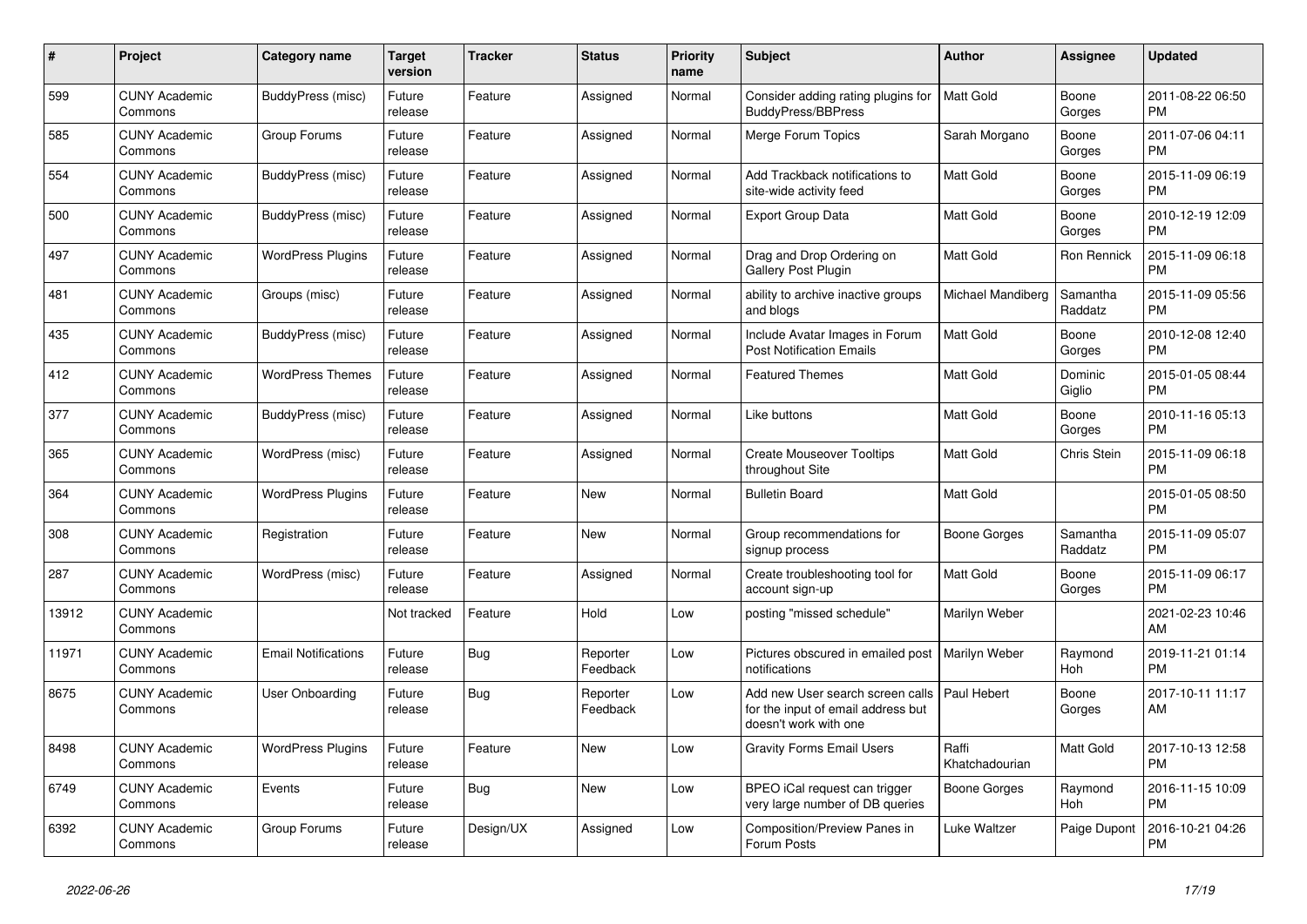| #    | Project                         | <b>Category name</b>     | Target<br>version | <b>Tracker</b> | <b>Status</b>        | <b>Priority</b><br>name | <b>Subject</b>                                                                                                                                        | <b>Author</b>      | <b>Assignee</b>     | <b>Updated</b>                |
|------|---------------------------------|--------------------------|-------------------|----------------|----------------------|-------------------------|-------------------------------------------------------------------------------------------------------------------------------------------------------|--------------------|---------------------|-------------------------------|
| 6389 | <b>CUNY Academic</b><br>Commons | <b>BuddyPress Docs</b>   | Future<br>release | Feature        | <b>New</b>           | Low                     | Make Discussion Area Visible<br>When Editing a Doc                                                                                                    | Luke Waltzer       | Boone<br>Gorges     | 2016-10-21 04:16<br><b>PM</b> |
| 6356 | <b>CUNY Academic</b><br>Commons | <b>WordPress Plugins</b> | Future<br>release | Bug            | Reporter<br>Feedback | Low                     | Should Subscribe2 be<br>deprecated?                                                                                                                   | Luke Waltzer       |                     | 2017-03-20 12:20<br><b>PM</b> |
| 5058 | <b>CUNY Academic</b><br>Commons | Social Paper             | Future<br>release | Feature        | New                  | Low                     | Can there be a clearer signal that<br>even when comments have<br>already been made you add<br>comments by clicking on the side?<br>(SP suggestion #5) | Marilyn Weber      | Samantha<br>Raddatz | 2016-02-11 10:24<br><b>PM</b> |
| 5053 | <b>CUNY Academic</b><br>Commons | Social Paper             | Future<br>release | Feature        | New                  | Low                     | Scrollable menu to add readers<br>(SP suggestion #4)                                                                                                  | Marilyn Weber      | Samantha<br>Raddatz | 2016-04-21 05:21<br><b>PM</b> |
| 5052 | <b>CUNY Academic</b><br>Commons | Social Paper             | Future<br>release | Feature        | New                  | Low                     | Sentence by sentence or line by<br>line comments (SP suggestion #3)                                                                                   | Marilyn Weber      | Boone<br>Gorges     | 2016-02-11 10:24<br><b>PM</b> |
| 5050 | <b>CUNY Academic</b><br>Commons | Social Paper             | Future<br>release | Feature        | New                  | Low                     | Making comments visible in SP<br>editing mode (SP suggestion #1)                                                                                      | Marilyn Weber      | Samantha<br>Raddatz | 2019-09-17 11:10<br><b>PM</b> |
| 5016 | <b>CUNY Academic</b><br>Commons | Events                   | Future<br>release | Feature        | Assigned             | Low                     | Allow comments to be posted on<br>events                                                                                                              | <b>Matt Gold</b>   | Raymond<br>Hoh      | 2019-03-01 02:23<br><b>PM</b> |
| 4535 | <b>CUNY Academic</b><br>Commons | My Commons               | Future<br>release | Bug            | <b>New</b>           | Low                     | My Commons filter issue                                                                                                                               | scott voth         | Raymond<br>Hoh      | 2015-09-01 11:17<br>AM        |
| 3615 | <b>CUNY Academic</b><br>Commons | Redmine                  | Not tracked       | Feature        | <b>New</b>           | Low                     | Create Redmine issues via email                                                                                                                       | Dominic Giglio     | Boone<br>Gorges     | 2017-11-16 11:36<br>AM        |
| 3354 | <b>CUNY Academic</b><br>Commons | <b>Group Files</b>       | Future<br>release | Feature        | Assigned             | Low                     | Allow Group Download of Multiple<br><b>Selected Files</b>                                                                                             | <b>Matt Gold</b>   | Chris Stein         | 2014-08-01 08:50<br>AM        |
| 3080 | <b>CUNY Academic</b><br>Commons | Group Files              | Future<br>release | Feature        | Assigned             | Low                     | Create a system to keep track of<br>file changes                                                                                                      | <b>Matt Gold</b>   | Boone<br>Gorges     | 2014-02-26 10:04<br><b>PM</b> |
| 3048 | <b>CUNY Academic</b><br>Commons | <b>Public Portfolio</b>  | Future<br>release | Feature        | <b>New</b>           | Low                     | Images for rich text profile fields                                                                                                                   | Boone Gorges       | Boone<br>Gorges     | 2014-02-19 12:56<br><b>PM</b> |
| 2618 | <b>NYCDH Community</b><br>Site  |                          |                   | Bug            | Assigned             | Low                     | Mark blogs as spam when created   Matt Gold<br>by users marked as spam                                                                                |                    | Boone<br>Gorges     | 2013-06-09 11:38<br><b>PM</b> |
| 2610 | <b>CUNY Academic</b><br>Commons | Group Invitations        | Future<br>release | Feature        | Assigned             | Low                     | Request: Custom invitation<br>message to group invites                                                                                                | local admin        | Boone<br>Gorges     | 2015-11-09 06:13<br><b>PM</b> |
| 2577 | <b>NYCDH Community</b><br>Site  |                          |                   | Feature        | Assigned             | Low                     | Investigate Potential to Add Links<br>to the Forum                                                                                                    | <b>Mark Newton</b> | Alex Gil            | 2013-05-16 09:40<br><b>PM</b> |
| 2576 | <b>NYCDH Community</b><br>Site  |                          |                   | Bug            | Hold                 | Low                     | Test Next Button in Javascript<br><b>Tutorial Under Activities</b>                                                                                    | Mark Newton        | Alex Gil            | 2013-05-18 02:55<br><b>PM</b> |
| 2325 | <b>CUNY Academic</b><br>Commons | BuddyPress (misc)        | Future<br>release | Feature        | Assigned             | Low                     | Profile should have separate<br>fields for first/last names                                                                                           | local admin        | Boone<br>Gorges     | 2015-11-09 06:09<br><b>PM</b> |
| 2223 | <b>CUNY Academic</b><br>Commons | <b>WordPress Plugins</b> | Future<br>release | Feature        | Assigned             | Low                     | Add Participad to the CUNY<br><b>Academic Commons</b>                                                                                                 | Matt Gold          | Boone<br>Gorges     | 2014-09-17 10:03<br>PM        |